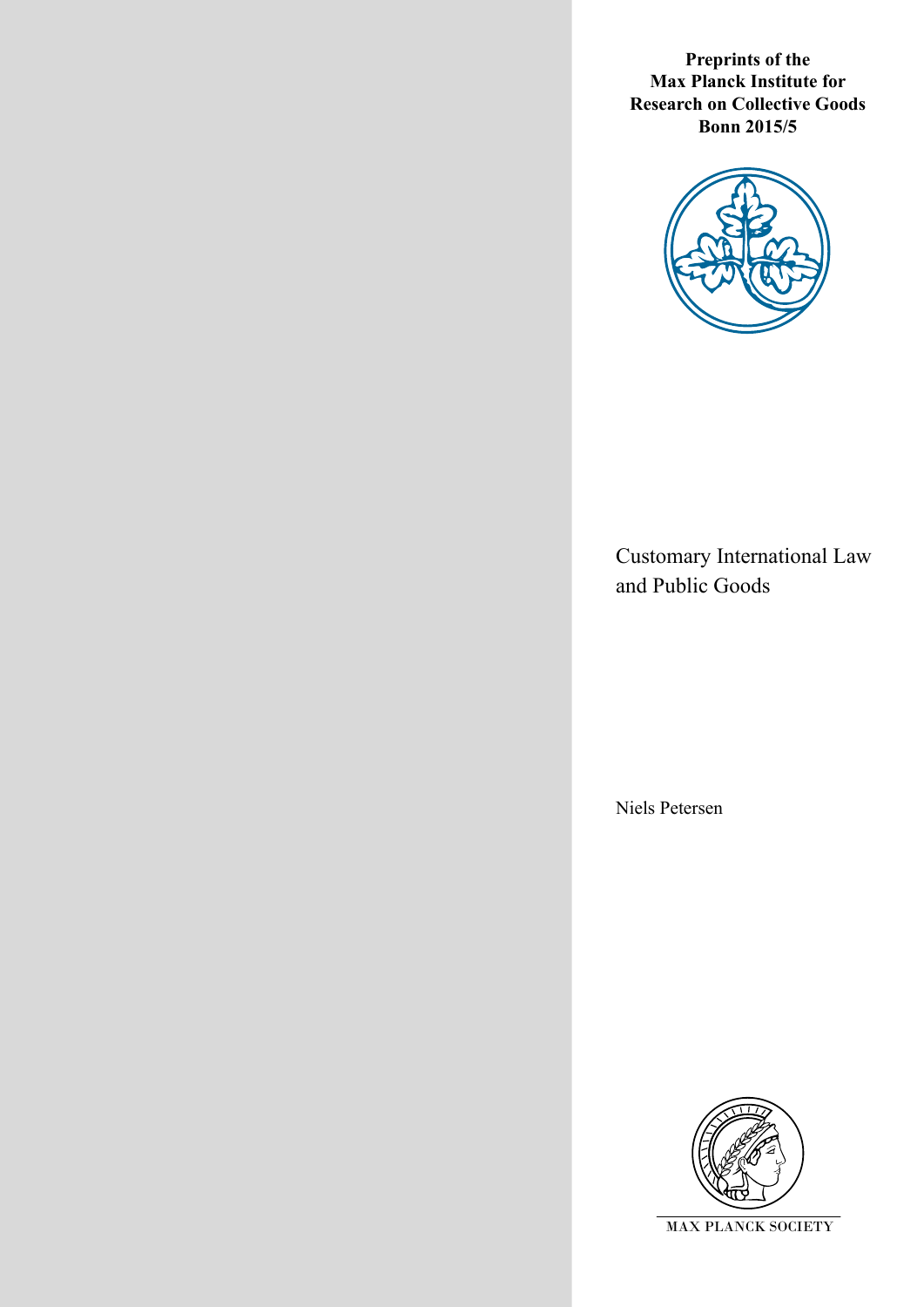

# **Customary International Law and Public Goods**

Niels Petersen

February 2015

Max Planck Institute for Research on Collective Goods, Kurt-Schumacher-Str. 10, D-53113 Bonn http://www.coll.mpg.de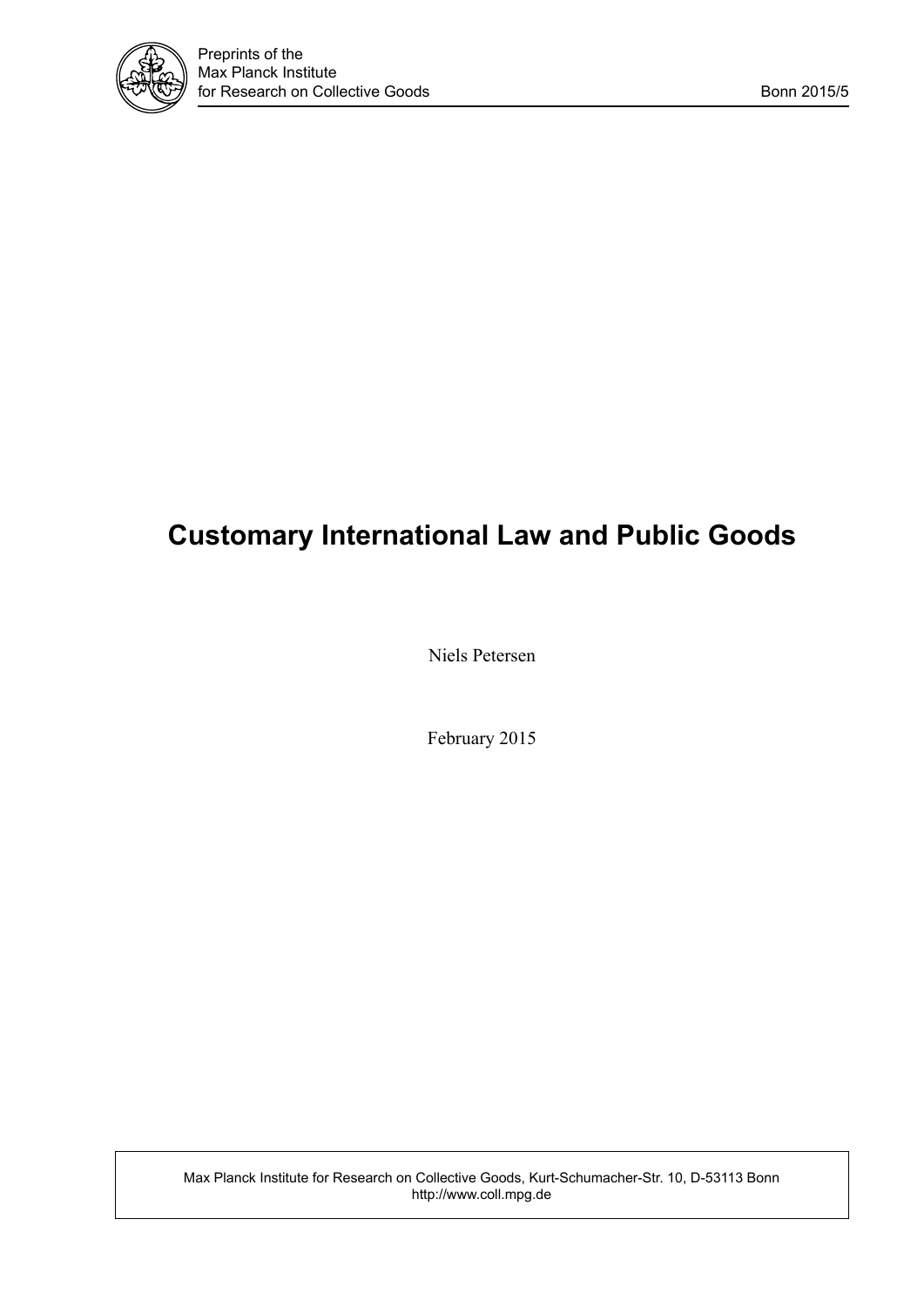# **Customary International Law and Public Goods\***

**Niels Petersen**

## **I. Introduction**

The protection of global public goods is one of the most pressing challenges we are facing today.<sup>1</sup> The mitigation of climate change is the most prominent example.<sup>2</sup> In the next decades, global warming is feared to cause rising sea levels, melting ice and snow, increasing precipitation, extreme weather events, and widespread coastal flooding. By now, it has been almost universally recognized that these climate changes are at least influenced by human action.<sup>3</sup> Since the early 1990s, the international community has, in principle, recognized this challenge. In 1992, the United Nations Framework Convention on Climate Change (UNFCCC) was concluded at the end of the Rio summit. It has been ratified by 196 parties.

While there are only two international treaties, the Vienna Convention for the Protection of the Ozone Layer and the corresponding Montreal Protocol, which have more ratifications than the UNFCCC, the effectiveness of the Framework Convention has been limited. In the Kyoto Protocol, which was adopted in 1997 and entered into force in 2002, the states agreed for the first time on concrete targets for the reduction of greenhouse gas emissions. Nevertheless, the Kyoto obligations have often been criticized as too modest.<sup>4</sup> But even these modest targets have failed to prevent the significant increase in greenhouse gas emissions during this centu-

<sup>-</sup>\* Book chapter for CUSTOM'S FUTURE: INTERNATIONAL LAW IN A CHANGING WORLD (Curtis A. Bradley ed., forthcoming Cambridge University Press)

Professor of Public Law, International Law and EU Law at the University of Münster; Research Associate at the Max Planck Institute for Collective Goods, Bonn. I am very grateful to Curtis Bradley, Christoph Engel, Mitu Gulati, Leonard Hoeft, Anna Kochanova, Brian Lepard, Christian Willmes, and Ingrid Wuerth for valuable comments on previous drafts of this paper.

<sup>1</sup> *See* Curtis A. Bradley & Mitu Gulati, *Withdrawing from International Custom*, 120 YALE L. J. 202, 264 (2010).

<sup>2</sup> *See* Alexander Thompson, *Rational design in motion: Uncertainty and flexibility in the global climate regime*, 16 EUR. J. INT'L REL. 269, 269-70 (2010); Joel P. Trachtman, *Persistent Objection, Cooperation, and the Utility of Customary International Law*, 21 DUKE J. COMP. & INT'L L. 221, 223 (2010); Nico Krisch, *The Decay of Consent: International Law in an Age of Global Public Goods*, 108 AM. J. INT'L L. 1, 15 (2014).

<sup>3</sup> *See* CLIMATE CHANGE 2013: THE PHYSICAL SCIENCE BASIS. WORKING GROUP I: CONTRIBUTION TO THE FIFTH ASSESSMENT REPORT OF THE INTERGOVERNMENTAL PANEL ON CLIMATE CHANGE (Thomas F. Stocker *et al.* eds., 2013). *See also* Jody Freeman & Andrew T. Guzman, *Climate Change and U.S. Interests*, 109 COL. J. TRANSNAT'L L. 1531, 1544-45 (2009) with further references.

<sup>4</sup> *See* JUTTA BRUNNÉE & STEPHEN J. TOOPE, LEGITIMACY AND LEGALITY IN INTERNATIONAL LAW 137 (2010); Thompson, *supra* note 2, at 277. But see also Charlotte Streck, *Innovativeness and Paralysis in International Climate Policy*, 1 TRANSNAT'L ENV. L. 137, 142-51 (2012) (pointing out innovations of the Kyoto Protocol).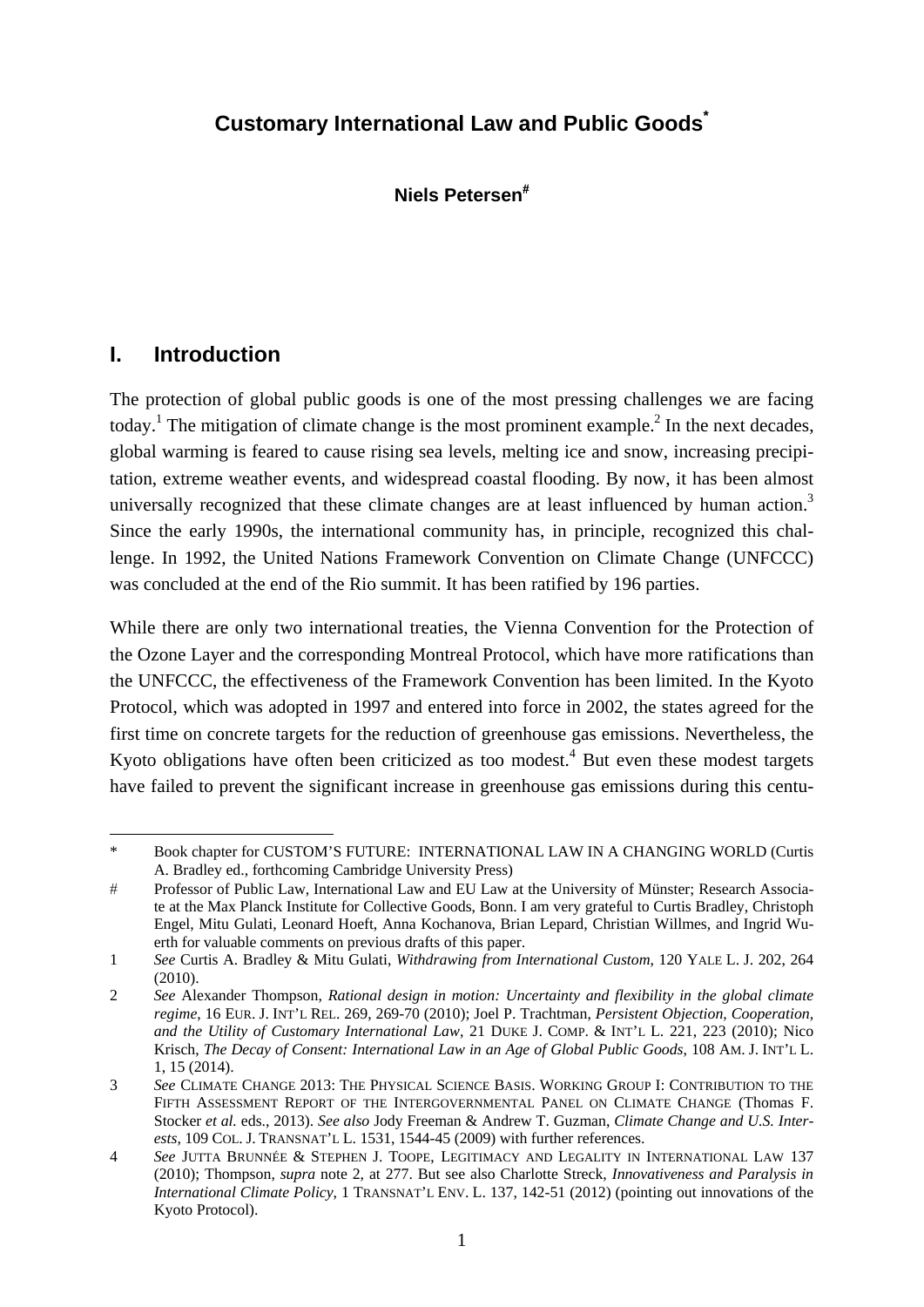ry.<sup>5</sup> Major actors, such as the United States, have not ratified the Kyoto Protocol, while other states have failed to comply with their reduction goals.

Therefore, progress in establishing a cooperative framework for tackling climate change can, at best, be described as very slow. $<sup>6</sup>$  Some authors have suggested that treaty mechanisms</sup> might not be the optimal instrument for climate regulation, as they involve high decisionmaking  $costs$ .<sup>7</sup> Instead, they propose customary international law as an alternative, which might, due to its flexibility, be better suited to the achieve the regulatory goals. $8$ 

This paper aims to examine this hypothesis. It explores the potential of customary international law to contribute to the protection of global public goods. The analysis proceeds in the three steps. First, it will have a closer look at the concept of public goods and common pool resources. Economic theory predicts that public goods are usually underprovided and common pool resources overexploited. Experimental evidence confirms the general trend, even though the level of contributions is higher than economic theory predicts. Most individuals are not purely self-interested free-riders, but conditional cooperators who are willing to contribute if everybody else contributes.

On this basis, the second section examines the formation of customary international law. The analysis shows that sustaining cooperation in multilateral settings through customary law is difficult. With regard to the mitigation of climate change, it is unlikely that states will coordinate on an equilibrium that will lead to a reduction of greenhouse gas emissions. The section then examines two further ways of identifying customary international law through moral interpretation and judicial lawmaking. However, the potential of these two avenues to protect global public goods effectively is rather limited.

The final section analyzes the protection of global public goods through the initially unilateral extension of authority. One problem of global public goods is that states have shared authority over them. A solution might be to divide authority by extending the jurisdiction of the nation states. I will draw from an example from the protection of common pool resources: the protection of fish stocks through the extension of the exclusive economic zone to 200 miles. In a

<sup>-</sup>5 DAVID G. VICTOR, GLOBAL WARMING GRIDLOCK: CREATING MORE EFFECTIVE STRATEGIES FOR PRO-TECTING THE PLANET 3 (2011). See also Sujata Gupta & Dennis A. Tirpak, *Policies, Instruments and Cooperative Arrangements*, *in* CLIMATE CHANGE 2007: MITIGATION. CONTRIBUTION OF WORKING GROUP III TO THE FOURTH ASSESSMENT REPORT OF THE INTERGOVERNMENTAL PANEL ON CLIMATE CHANGE 745 (Bert Metz, Ogunlade Davidson, Peter Bosch, Rutu Dave & Leo Meyer eds., 2007) (with further references).

<sup>6</sup> Streck, *supra* note 4, at 139.

<sup>7</sup> Scott Sullivan, *Networking Customary Law*, 61 KAN. L. REV. 659, 662-65 (2013).

<sup>8</sup> Pierre-Marie Dupuy, *Formation of Customary International Law and General Principles*, *in* THE OXFORD HANDBOOK ON INTERNATIONAL ENVIRONMENTAL LAW 449, 463-65 (Daniel Bodansky, Jutta Brunnée & Ellen Hey eds., 2008); Sullivan, *supra* note 7, at 661-68 (making special reference to international negotiations on climate change). *See also* Francesco Parisi, *Toward a Theory of Spontaneous Law*, 6 CONST. POL. ECON. 211, 214 (1995) (arguing that "processes of individual and social adaptation" may still work when explicit bargaining is unlikely to occur or too costly).

<sup>9</sup> Katharina Holzinger, *Common Goods, Matrix Games and Institutional Responses*, 9 EUR. J. INT'L REL. 173, 176 (2003).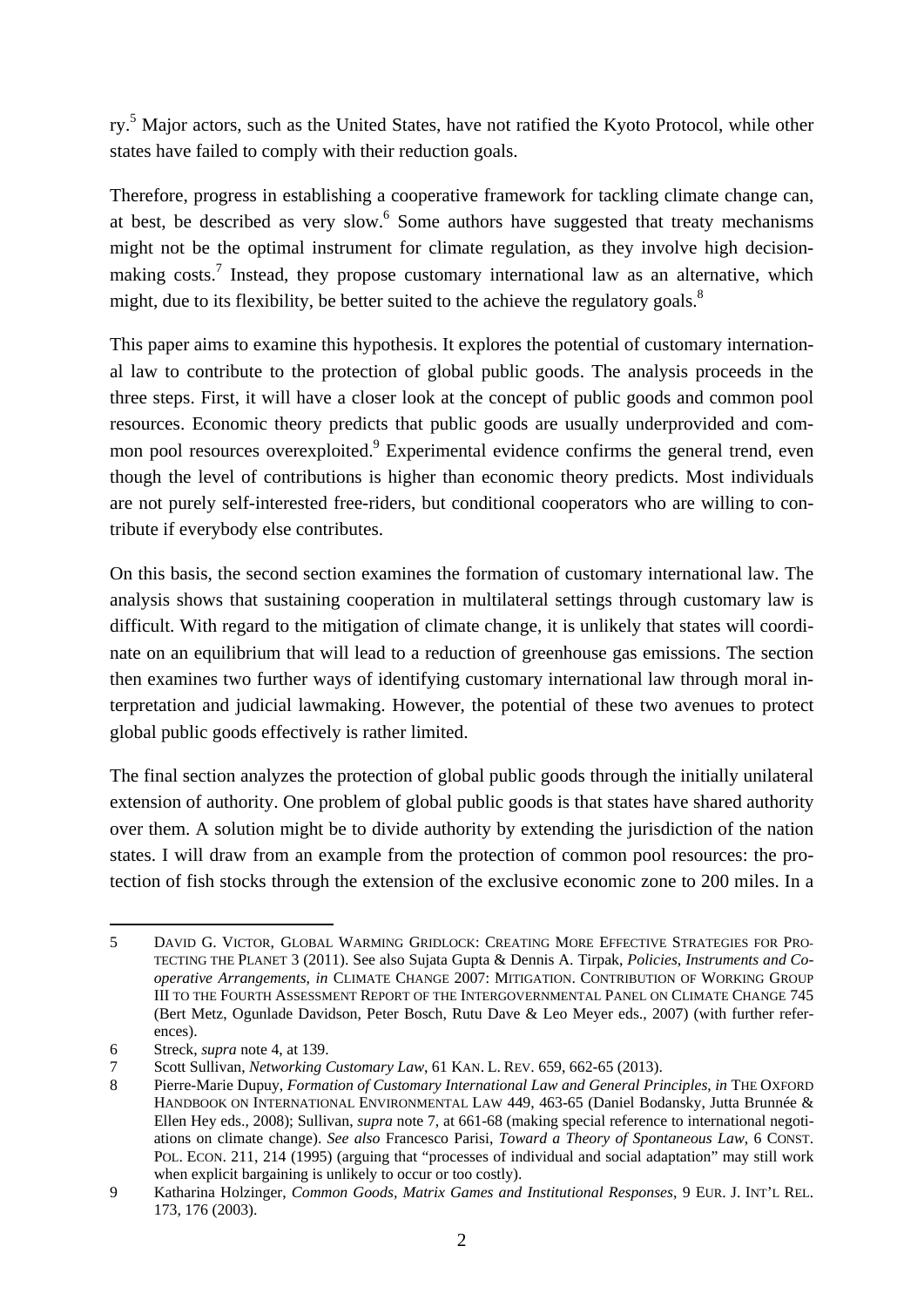second step, I will analyze whether this example contains any lessons for the mitigation of climate change.

# **II. The Concept of Public Goods and of Common Pool Resources**

## **1. Public goods as an economic concept**

-

Traditionally, public goods are characterized by two properties: non-excludability and nonrivalry in consumption.10 This means that nobody can be excluded from using the good, and the quality and the availability of the good does not depend on the number of people using it. The classic example is national defense. The existence and the quality of an army do not depend on the number of people who are living in the territory defended by the army. Furthermore, no person living in the defended territory can be excluded from the protective effect of the army. Other examples are lighthouses, street lighting, fresh air, or the ozone layer. Public goods have positive externalities and thus give incentives to free-ride. For each individual, it is rational not to contribute to the provision or maintenance of a public good and to hope that other members of the community will finance it. If four roommates in a shared apartment decide on whether to buy a shared TV, each roommate may want to understate the utility of the TV. Once the other three have bought the TV for the common space, it would be difficult to exclude the fourth member from using it even though she has not contributed. However, if every roommate understates her utility, it is less likely that the TV will be bought in the end. Therefore, market mechanisms provide fewer public goods than would be economically effi $cient.<sup>11</sup>$ 

Some public goods have the opposite problem: Their use does not create positive, but negative external effects. These goods are often called "public bads". The primary example of a public bad is the pollution of the atmosphere. Nobody can be excluded from polluting the atmosphere and one's ability to pollute does not depend on whether other people are polluting as well. In effect, public bads are the mirror image of public goods and can thus be modeled in the same way as the latter. We formulate the above example in a positive way and talk of the protection of clean air instead of the pollution of the atmosphere, which would transform the problem from one of preventing a public bad to one of maintaining a public good.

Finally, there are goods that are usually called common goods or common pool resources. With public goods, they share the characteristic that nobody can be excluded from using them; but there is rivalry in consumption. The use of a common pool resource diminishes its quality and decreases its availability. Garret Hardin has shown in his classic contribution on

<sup>10</sup> RICHARD CORNES & TODD SANDLER, THE THEORY OF EXTERNALITIES, PUBLIC GOODS, AND CLUB GOODS 144-45 (2 ed. 1996); Holzinger, *supra* note 9, at 176. See also the seminal contribution of Paul A. Samuelson, *The Pure Theory of Public Expenditure*, 36 REV. ECON. & STAT. 387 (1954) (focusing on the nonrivalry of consumption).

<sup>11</sup> *Seminally*, MANCUR OLSON, THE LOGIC OF COLLECTIVE ACTION: PUBLIC GOODS AND THE THEORY OF GROUPS (1965).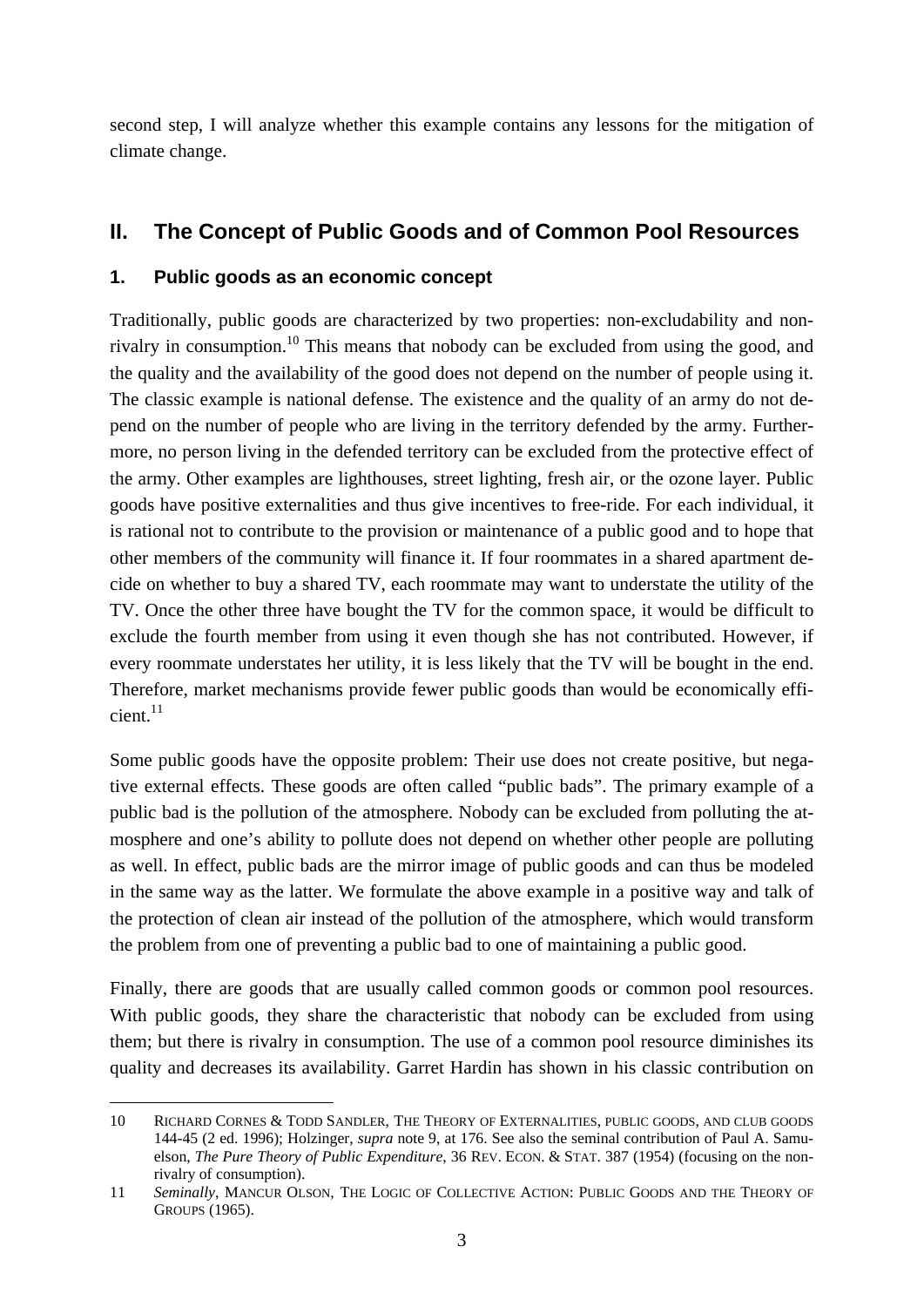the tragedy of the commons that such shared resources are usually overexploited.<sup>12</sup> Every individual who uses a common pool resource obtains the full benefit of the use, while the costs of the use are socialized in that they are borne by the entirety of the potential users. Examples for common pool resources are global fish stocks or other natural resources. The border between public goods and common pool resources is more salient in theory than in practice. Usually the incentive structure is the same: Public goods are underprovided and common pool resources are overexploited.13

In the context of the nation state, this problem is often met through public regulation. National defense, lighthouses, and street lighting are financed through taxes. Every taxpayer has to contribute to the provision of the public good, regardless of the extent to which she values it. In other cases, the external effects of public goods are internalized through regulatory measures. One example is knowledge, which is protected through copyrights and patents. These measures do not limit the access to knowledge, but their commercial use. Negative external effects that occur through the use of common pool resources are reduced through regulation and taxation of certain conduct. A measure that requires factories to limit their emissions of polluting substances aims at reducing the social costs of private production processes. In turn, imposing taxes on gasoline is a way to internalize the social costs of driving.

However, regulatory measures that aim at the provision of public goods and the protection of common goods against overexploitation are not easily available on the international plane. This is problematic if the scale of a specific public good transgresses the border of a nation state. The incentive structure for the mitigation of climate change is, basically, the same as for the provision of national defense. The decisive difference is the scale of the problem. While national defense can effectively be provided through public regulation on the nation state level, climate change is a global problem. Greenhouse gas emissions not only affect the climate on a specific territory, but they affect the global climate. Consequently, national legislatures often do not have incentives to internalize costs through public regulation.

On the international level, there is no central legislature that could impose taxes to finance the provision of a global public good. Certainly, states can coordinate to provide jointly for the public good. However, in such a situation, we reencounter the free-rider problem. As contributions to the public good are costly, every state has incentives to understate its own utility.<sup>14</sup> The same applies to the reverse situation of protecting common pool resources. If the individ-

<sup>-</sup>12 Garrett Hardin, *The Tragedy of the Commons*, 162 SCIENCE 1243 (1968).

<sup>13</sup> External effects do not necessarily lead to market inefficiencies. Ronald Coase has shown in a seminal article that trade can resolve the matter effectively if there are no transaction costs, see Ronald H. Coase, *The Problem of Social Cost*, 3 J. L. & ECON. 1 (1960). However, contracting about public goods and common pool resources often entails significant transaction costs because of the amount of affected people, so that a Coaseian bargaining solution does not work. On the latter, see Alexander Morell, *Demand, Supply, and Markets*, *in* ECONOMIC METHODS FOR LAWYERS (Emanuel Towfigh & Niels Petersen eds., forthcoming 2015).

<sup>14</sup> However, public goods may be provided if one state has such a high interest in the provision of the public good that its benefits outweigh the costs, see Christopher Bliss & Barry Nalebuff, *Dragon-slaying and ballroom dancing: The private supply of a public good*, 25 J. PUBL. ECON. 1 (1984).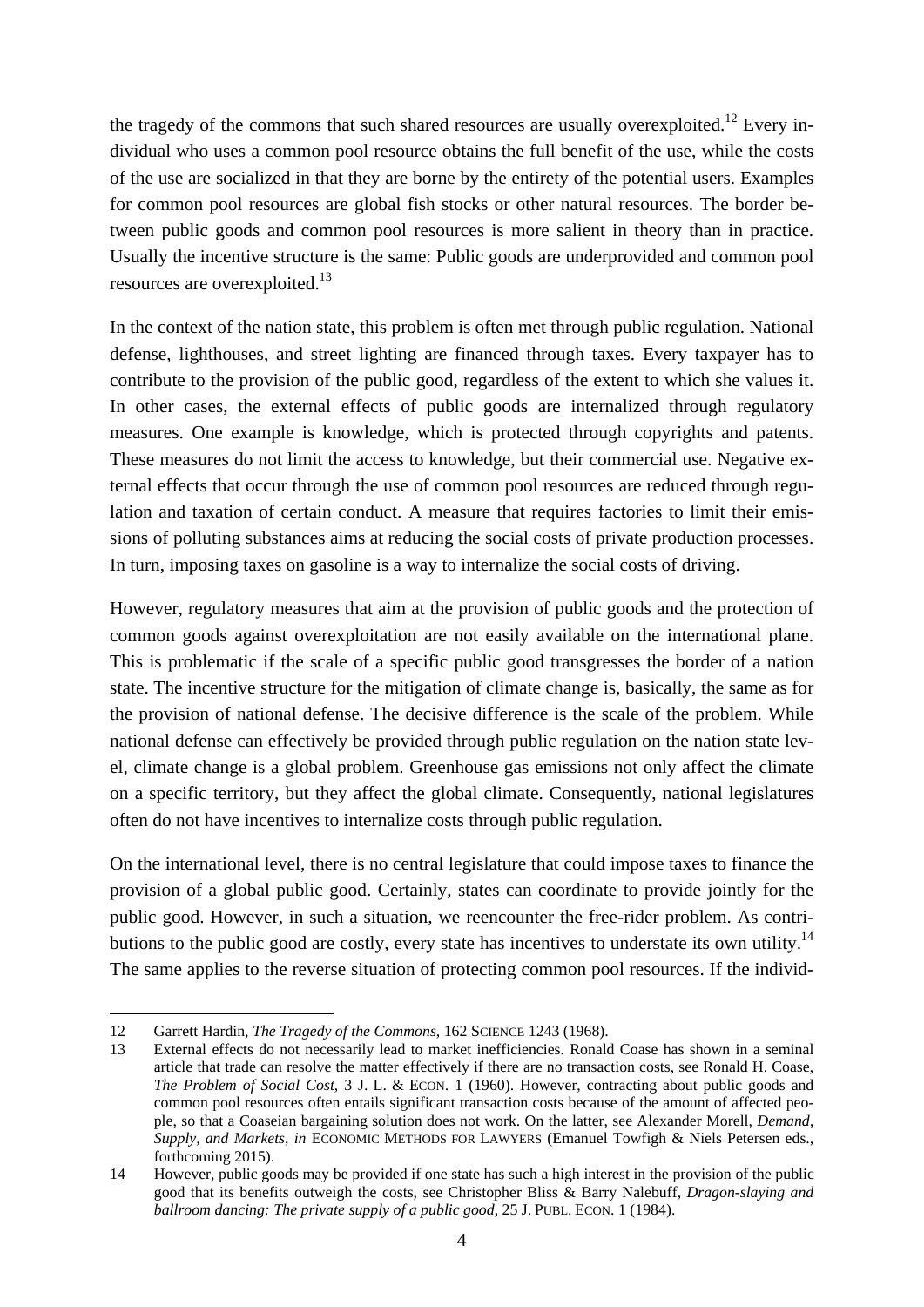ual benefits obtained by a national economy from using a shared resource are higher than the costs that are imposed on the economy, states have incentives not to impose regulation against overexploiting the resource. The use of common pool resources is thus often not regulated, even if their use has socially detrimental effects on the global level.

### **2. Experimental evidence**

Since the 1970s, there has been extensive experimental research on the predictions of economic theory regarding public goods and the conditions under which public goods are provided through cooperation.<sup>15</sup> Public goods experiments are usually played in groups of at least four participants. These participants get a certain initial endowment and have the choice between either keeping their endowment or contributing all or part of it to a specific public good. The money that is contributed to the public good is multiplied by a factor x that is greater than 1, but smaller than the number of players, and then equally distributed among all players.

If all players contribute all of their endowment to the establishment of the public good, the overall payoff is higher than if everybody keeps her endowment and contributes nothing. Contributing to the public good is thus the socially optimal solution. Individually, however, it is rational to keep the endowment because everybody receives a payoff of less than 1 for each unit contributed to the public good. $16$ 

The main finding of the early public goods experiments was that contributions to the public good are higher than would be expected by economic theory.<sup>17</sup> On average, players contribute between 40 to 60% of the socially optimal level.<sup>18</sup> However, there is a steady decline in cooperation over time.<sup>19</sup> Early attempts to explain this observation have found that participants are not only guided by pure self-interest, but that most of them base their contributions on fairness considerations even though the individual fairness norms may vary.20 A closer look roughly distinguishes several types of participants.<sup>21</sup> Only a minority of participants are free-

<sup>-</sup>15 For a review of the experimental literature, see John. O. Ledyard, *Public Goods: A Survey of Experimental Research*, *in* THE HANDBOOK OF EXPERIMENTAL ECONOMICS 111 (John H. Kagel & Alvin E. Roth eds., 1995); Ananish Chaudhuri, *Sustaining cooperation in laboratory public goods experiments: a selective survey of the literature*, 14 EXP. ECON. 47 (2011).

<sup>16</sup> *See* Christoph Engel & Michael Kurschilgen, *The Coevolution of Behavior and Normative Expectations: An Experiment*, 15 AM. L. & ECON. REV. 578, 579 (2013).

<sup>17</sup> *See*, e.g., Gerald Marwell & Ruth E. Ames, *Experiments and the Provision of Public Goods: I. Resources, Interest, Group Size, and the Free-Rider Problem*, 84 AM. J. SOC. 1335 (1979); Vernon L. Smith, *Experiments with a Decentralized Mechanism for Public Good Decisions*, 70 AM. ECON. REV. 584 (1980); Elinor Ostrom, James Walker & Roy Gardner, *Covenants with and without a Sword: Self-Governance is Possible*, 86 AM. POL. SC. REV. 404 (1992).

<sup>18</sup> Matthew Rabin, *Incorporating Fairness into Game Theory and Economics*, 83 AM. ECON. REV. 1281, 1283 (1993); Chaudhuri, *supra* note 15, at 48.

<sup>19</sup> *Id*. *See also* Christoph Engel, *The Emergence of a New Rule of Customary Law: An Experimental Contribution*, 7 REV. L. & ECON. 767, 773 (2011).

<sup>20</sup> Marwell & Ames, *supra* note 17, at 1357. For an attempt to model such fairness preferences, see Rabin, *supra* note 18.

<sup>21</sup> *See* Urs Fischbacher, Simon Gächter & Ernst Fehr, *Are people conditionally cooperative? Evidence from a public goods experiment*, 71 ECON. LETTERS 397 (2001).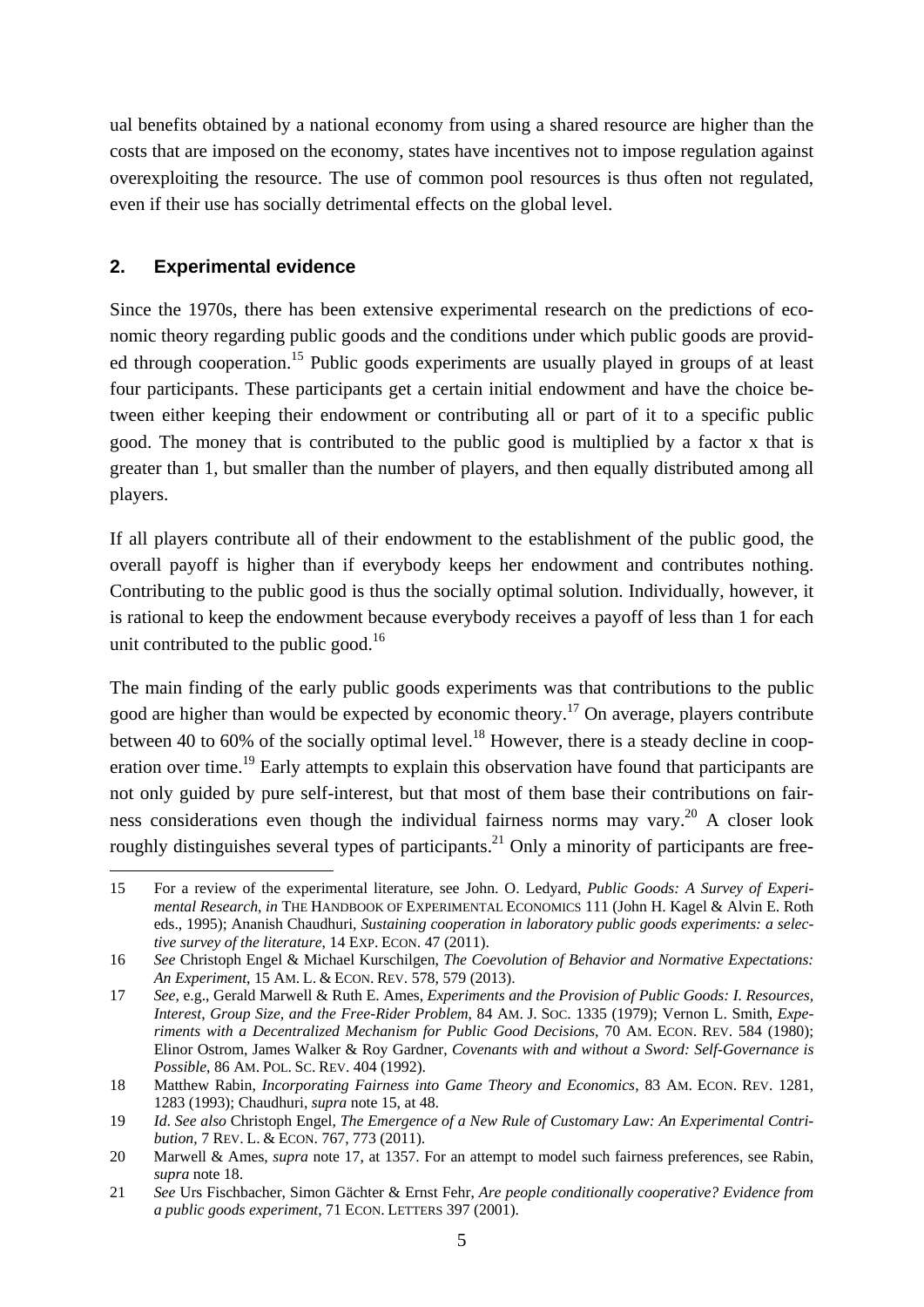riders who are only interested in their own personal gains and never contribute significant amounts to the public good. In contrast, the majority of participants are conditional cooperators.<sup>22</sup> These conditional cooperators contribute to the public good, as long as others contribute as well. They are happy to advance the common cause, but they do not want to be exploited by the other participants.

For conditional cooperators, cooperation thus depends on their beliefs of whether others will cooperate as well.<sup>23</sup> These expectations are usually formed by observing the contributions of other participants.<sup>24</sup> The mean contribution in the first round sets the stage for later rounds: If the group makes high average contributions in the first round, it will continue to make rather high contributions in the following rounds.<sup>25</sup> However, already a small percentage of freeriders or imperfect conditional cooperators may lead to a decline in average contributions and to the breakdown of cooperation.<sup>26</sup>

One mechanism that is usually proposed to prevent free-riding and imperfect conditional cooperation is decentralized punishment. Several studies show that cooperation is reinforced if individual participants have the ability to punish those participants whose contributions are less than average.<sup>27</sup> Nevertheless, decentralized punishment mechanisms have two problems. On the one hand, punishment is costly. A punishment mechanism is itself a second-order public good.<sup>28</sup> Participants will be reluctant to punish free-riders and rather hope that others will implement the costly punishment. Even if this does not mean that there is a total absence of punishment, $29$  the punishment of free-riders will be the harder to maintain the bigger the group size is. With increasing participants, free-riding is more difficult to detect, and the public-good character of the punishment mechanism will become more pronounced. On the other hand, participants may be deterred from punishing free-riders if the latter have means for

<sup>22</sup> Claudia Keser & Frans van Winden, *Conditional Cooperation and Voluntary Contributions to Public Goods*, 102 SCAND. J. ECON. 23 (2000); Fischbacher, Gächter & Fehr, *supra* note 21; Urs Fischbacher & Simon Gächter, *Social Preferences, Beliefs, and the Dynamics of Free-Riding in Public Goods Experiments*, 100 AM. ECON. REV. 541 (2010).

<sup>23</sup> Martin Dufwenberg & Georg Kirchsteiger, *A theory of sequential reciprocity*, 47 GAMES & ECON. BE-HAV. 268 (2004); Armin Falk & Urs Fischbacher, *A theory of reciprocity*, 54 GAMES & ECON. BEHAV. 293 (2006).

<sup>24</sup> Fischbacher & Gächter, *supra* note 22, at 548-549. See also ELINOR OSTROM, GOVERNING THE COM-MONS: THE EVOLUTION OF INSTITUTIONS FOR COLLECTIVE ACTION 183-84 (1990) on the importance of trust and communication for the success of decentralized cooperation.

<sup>25</sup> Keser & Winden, *supra* note 22, at 32; Engel, *supra* note 19, at 780-81; Christoph Engel *et al.*, *First impressions are more important than early intervention: Qualifying broken windows theory in the lab*, 37 INT'L REV. L. & ECON. 126, 129-30 (2014).

<sup>26</sup> *See* Fischbacher, Gächter & Fehr, *supra* note 21, at 403; Fischbacher & Gächter, *supra* note 22, at 550- 54.

<sup>27</sup> *See* Toshio Yamagishi, *The Provision of a Sanctioning System as a Public Good*, 51 J. PERSONALITY & SOC. PSYCH. 110 (1986); Ostrom, Walker & Gardner, *supra* note 17; Ernst Fehr & Simon Gächter, *Cooperation and Punishment in Public Goods Experiments*, 90 AM. ECON. REV. 980 (2000).

<sup>28</sup> Yamagishi, *supra* note 27, at 111.

<sup>29</sup> *See* Fehr & Gächter, *supra* note 27 (arguing that participants have fairness preferences that lead them to punish even if it were individually rational to refrain from punishing).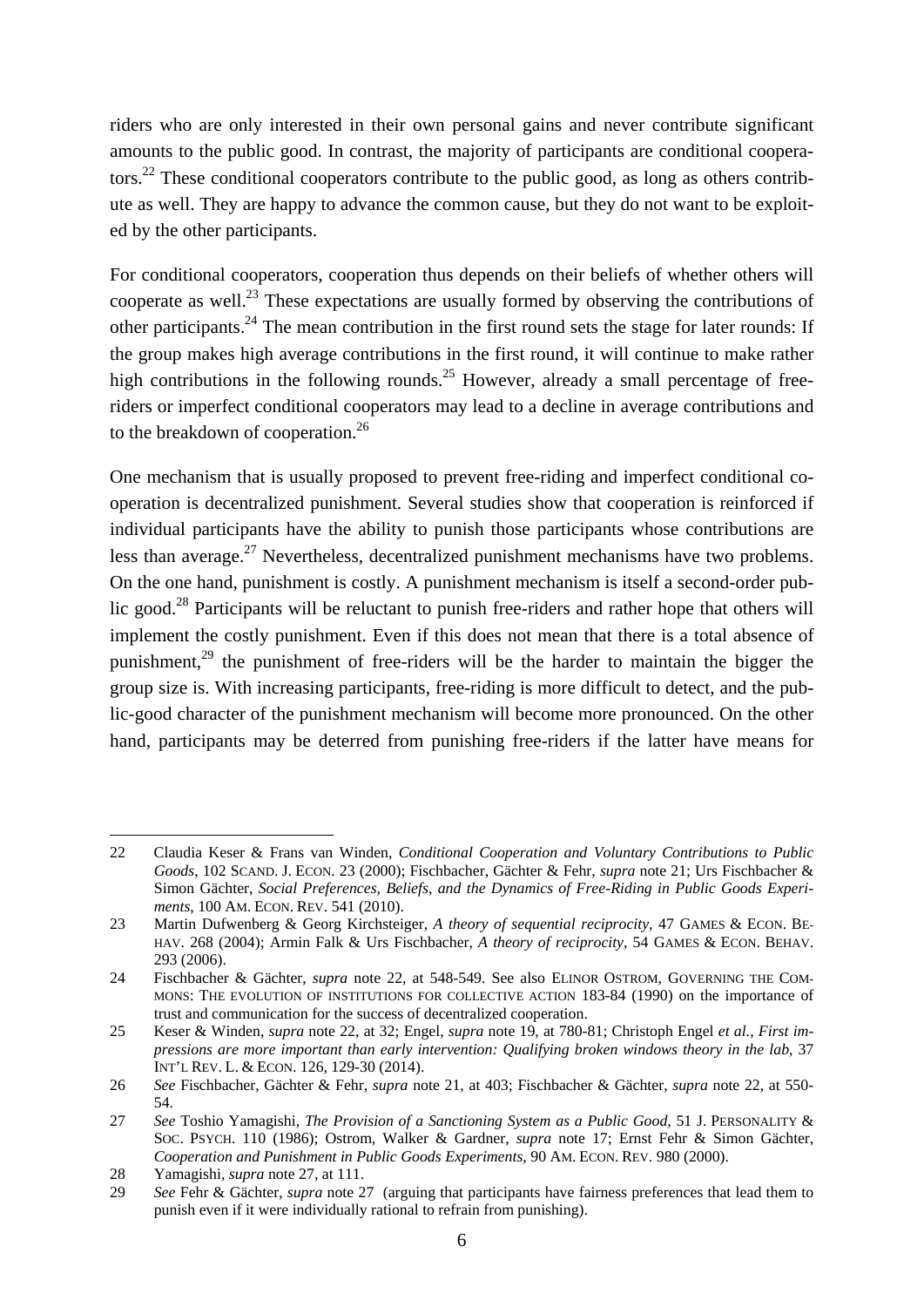counter-punishment.<sup>30</sup> Just the fear that punished participants might retaliate significantly reduces the willingness to sanction free-riders.

### **3. Climate change as an example: additional challenges**

In the context of climate change, the incentive structure is not the only obstacle to effective mitigation. Instead, there are several additional challenges. First, there is a discounting effect. Human beings usually value future utility less than their present utility.<sup>31</sup> From an individual perspective, it is rational to focus more on the present utility than on the utility in five or ten years, because there is a slight (or, depending on the age, not so slight) probability that one might not be alive anymore. From a social perspective, however, discounting should play a less prominent role. Even if certain individuals have died, it is unlikely that this will affect the society as a whole, as the deceased are replaced by the newly-born. In the discussion on climate change, discounting is a significant factor. The costs caused by climate change will increase over the coming years and decades. However, the costs of measures to combat climate change have to be borne now. For this reason, societies may be reluctant to undertake measures that will only reap benefits in several years or even decades.

Second, the costs of climate change are distributed asymmetrically.<sup>32</sup> Coastal regions and regions with a low altitude above sea level will suffer first. China, Europe, and the United States, the principal originators of climate change, may be reluctant to adopt measures for climate protection if the main effects of climate change are first experienced in developing countries, such as Bangladesh or the Comoros.<sup>33</sup> This example shows that combating climate change involves difficult distributive issues. Who should pay what for saving the climate? Large distributive effects change the incentives for certain individual actors to contribute to a public good.<sup>34</sup> In our case, it makes the voluntary protection of the climate even more unlike- $\text{ly.}^{35}$ 

Finally, there is another distributive issue. The discussion on the reduction of greenhouse gases usually includes proposals that countries have to reduce their emissions by a certain degree. The starting point for the calculation of these reduction targets is the current level of emissions. However, richer countries generally have a higher level of emissions and thus benefit

<sup>30</sup> Nikos Nikiforakis, *Punishment and counter-punishment in public good games: Can we really govern ourselves?*, 92 J. PUBL. ECON. 91 (2008).

<sup>31</sup> *See* Marco Percoco & Peter Nijkamp, *Estimating individual rates of discount: a meta-analysis*, 16 APPL. ECON. LETTERS 1235 (2009).

<sup>32</sup> *See* Niels Petersen, *The Role of Consent and Uncertainty in the Formation of Customary International Law*, *in* REEXAMINING CUSTOMARY INTERNATIONL LAW (Brian Lepard ed., forthcoming 2015). *See also* George Norman & Joel P. Trachtman, *The Customary International Law Game*, 99 AM. J. INT'L L. 541, 554 (2005); Bradley & Gulati, *supra* note 1, at 265 generally on the challenge of asymmetry and heterogeneity.

<sup>33</sup> *See* Freeman & Guzman, *supra* note 3, at 1594.

<sup>34</sup> *See* Theodore Bergstrom, Lawrence Blume & Hal Varian, *On the Private Provision of Public Goods*, 29 J. PUBL. ECON. 25 (1986).

<sup>35</sup> *See* TODD SANDLER, GLOBAL COLLECTIVE ACTION 221-25 (2004) (arguing that the unequal distribution of consequences is the main obstacle to global collective action in mitigating climate change).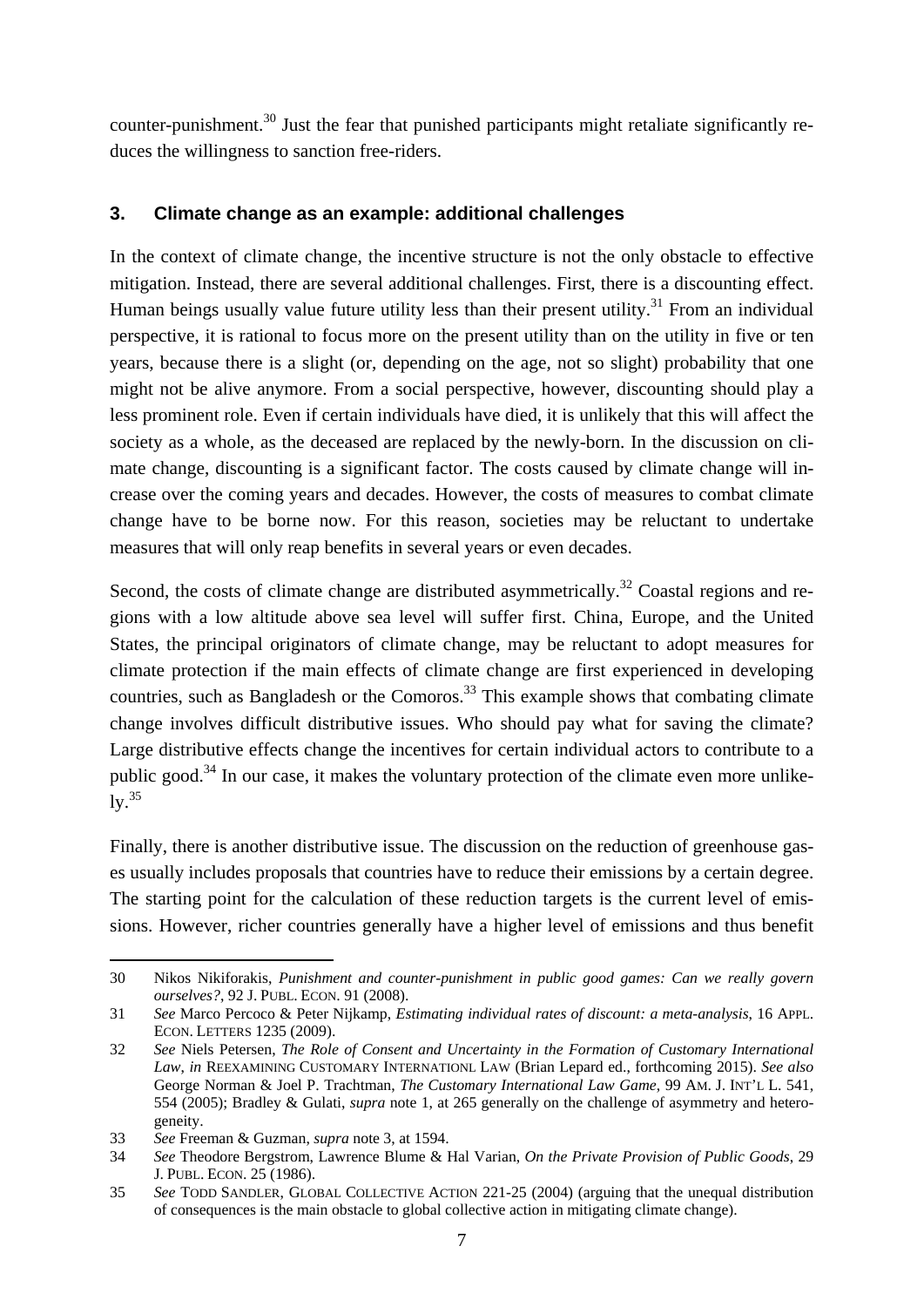from such a system.36 Therefore, developing countries fear that their development could be hampered by emission reduction targets. This is today the most hotly contested point in the negotiations under the UNFCCC.<sup>37</sup> The result of this dispute was the invention of the principle of Common But Differentiated Responsibility.<sup>38</sup> However, until there is agreement on how to operationalize this principle, it is mere lip service that does not contribute to finding a solution to the distributional problem of who bears the costs for mitigating climate change.

## **III. Public Goods and the Formation of Customary International Law**

In this section, we will take a closer look at the likelihood that norms of customary international law emerging that protect global public goods. Traditionally, scholars dealing with the formation of customary law examine patterns of state practice: Under which conditions is it likely that states coordinate on an equilibrium that leads to the emergence of a new customary norm?<sup>39</sup> However, the analysis of state practice may not be the only way of identifying a customary norm. In international legal scholarship, there is a strong tendency that observes and advocates a "modern" approach to identifying customary law.<sup>40</sup> We will look at two different versions of alternative methods and their potential to contribute to the protection of global public goods. On the one hand, we will examine an approach that tries to include some kind of moral element into the identification process. On the other hand, we will analyze elements of lawmaking in the jurisprudence of the International Court of Justice (ICJ).

<sup>36</sup> Brunnée & Toope, *supra* note 4, at 127-28.

<sup>37</sup> *See* Daniel Bodansky, *The Copenhagen Climate Change Conference: A Postmortem*, 104 AM. J. INT'L L. 230, 232 (2010) ("Although the U.S.-EU negotiations were always difficult [...] the split between the United States and the European Union pales in comparison to the gulf between developed and developing countries"); Lavanya Rajamani, *The Cancun Climate Agreements: Reading the Text, Subtext and Tea Leaves*, 60 INT'L & COMP. L. Q. 499 (2011).

<sup>38</sup> On this principle, see Paul G. Harris, *Common But Differentiated Responsibility: The Kyoto Protocol and United States Policy*, 7 N.Y.U. ENVTL. L.J. 27 (1999); Duncan French, *Developing States and International Environmental Law: The Importance of Differentiated Responsibilities*, 49 INT'L & COMP. L. Q. 35 (2000); Graham Mayeda, *Where should Johannesburg Take Us? – Ethical and Legal Approaches to Sustainable Development in the Context of International Environmental Law*, 15 COLO. J. INT'L ENVTL. L. & POL'Y 29 (2004); Christopher D. Stone, *Common But Differentiated Responsibilities in International Law*, 98 AM. J. INT'L L. 276 (2004).

<sup>39</sup> The classic contribution in this sense is Jack L. Goldsmith & Eric A. Posner, *A Theory of Customary International Law*, 66 U. CHI. L. REV. 1113 (1999). *See also* Mark A. Chinen, *Game Theory and Customary International Law: A Response to Professors Goldsmith and Posner*, 23 MICH. J. INT'L L. 143 (2001); Edward T. Swaine, *Rational Custom*, 52 DUKE L. J. 559 (2002).

<sup>40</sup> *See*, e.g., Anthea Elizabeth Roberts, *Traditional and Modern Approaches to Customary International Law: A Reconciliation*, 95 AM. J. INT'L L. 757 (2001); John Tasioulas, *Customary international law and the quest for global justice*, *in* THE NATURE OF CUSTOMARY LAW 307 (Amanda Perreau-Saussine & James Bernard Murphy eds., 2007); William Schabas, *Customary Law or "Judge-Made" Law: Judicial Creativity at the UN Criminal Tribunals*, *in* THE LEGAL REGIME OF THE INTERNATIONAL CRIMINAL COURT. ESSAYS IN HONOUR OF PROFESSOR IGOR BLISHCHENKO 77 (José Doria, Hans-Peter Gasser & M. Cherif Bassiouni eds., 2009); Roozbeh B. Baker, *Customary International Law in the 21st Centiry: Old Challenges and New Debates*, 21 EUR. J. INT'L L. 173 (2010); Rudolf Geiger, *Customary International Law in the Jurisprudence of the International Court of Justice: A Critical Appraisal*, *in* FROM BILATER-ALISM TO COMMUNITY INTEREST: ESSAYS IN HONOUR OF BRUNO SIMMA 673 (Ulrich Fastenrath *et al.* eds., 2011).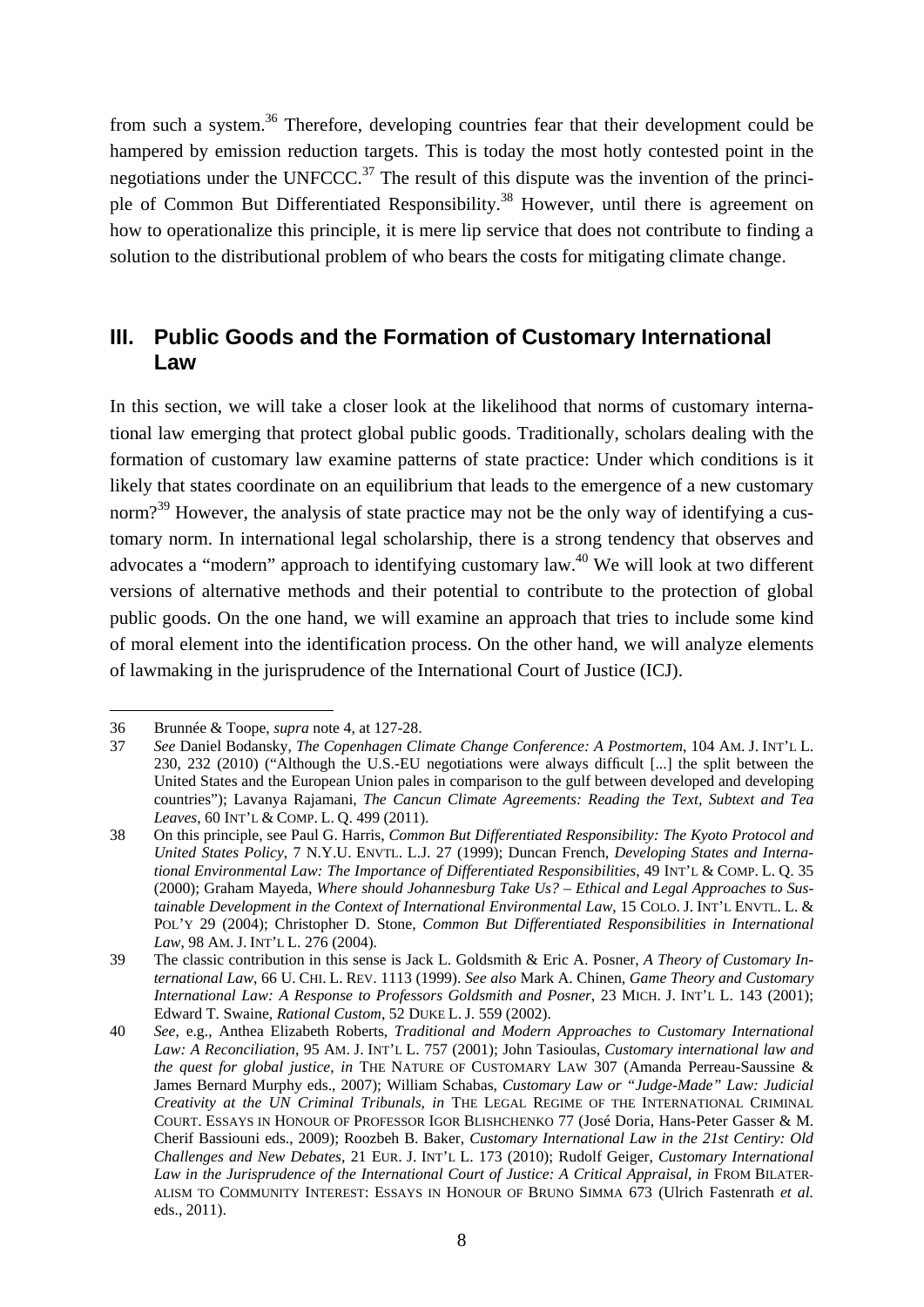### **1. Customary law and patterns of state practice**

It is beyond doubt that cooperation between different individuals is possible even if each participant has short-term incentives to defect. The tension between socially optimal and individually rational behavior is best expressed in the prisoner's dilemma.<sup>41</sup> In a one-shot prisoner's dilemma, each individual is better off if she defects, even though cooperation is the socially optimal strategy. If the game is played repeatedly for an indefinite number of times, participants in a bilateral prisoner's dilemma situation have incentives to cooperate in order to induce cooperation from the counterpart.<sup>42</sup> Nevertheless, it is unclear whether cooperation can also be maintained in multilateral prisoner's dilemma situations.

According to Jack Goldsmith and Eric Posner, cooperation is virtually impossible in multilateral settings.<sup>43</sup> While reciprocity is the driving force for cooperation in the bilateral situation, it is, they argue, much less effective in a multilateral setting: If one state overexploits a common pool resource, the reciprocal overuse by all other states is no effective response to protect the resource.<sup>44</sup> Furthermore, the costs of monitoring increase with the number of states, which could lead to more undetected free-riding.45

This analysis is based on the assumption that states in international relations are only motivated by self-interest. If all states were potential free-riders, multilateral cooperation would indeed be difficult to sustain. However, the experimental evidence suggests that most individuals are conditional cooperators.<sup>46</sup> We certainly have to be cautious to extrapolate from individual behavior to the conduct of state officials. There might be a selection effect that uncooperative individuals are more likely to assume public office. Furthermore, in democratic states, incentives to cater to the national electorate might also lead to more uncooperative conduct. However, there are at least serious doubts whether the assumption that states are

<sup>41</sup> A linear public good is characterized as a prisoner's dilemma of more than two players and a continuous space of action. However, the provision of public goods does not necessarily imply the incentive structure of a multiplayer prisoner's dilemma. *See* Holzinger, *supra* note 9; Stefan Magen, *Game Theory and Collective Goods*, *in* ECONOMIC METHODS FOR LAWYERS (Emanuel Towfigh & Niels Petersen eds., forthcoming 2015).

<sup>42</sup> *See* Goldsmith & Posner, *supra* note 39, at 1125-27; Norman & Trachtman, *supra* note 32, at 565-66. Technically, a repeated prisoner's dilemma has multiple Nash equilibria. According to the so-called folk theorem, we can expect cooperation in such situations if the players have a sufficiently low discount-rate. *See* Magen, *supra* note 41.

<sup>43</sup> Goldsmith & Posner, *supra* note 39, at 1129-30. But see also Robert Pahre, *Multilateral Cooperation in an Iterated Prisoner's Dilemma*, 38 J. CONFL. RESOLUTION 326 (1994) (arguing that multilateral cooperation can, in some cases of the iterated prisoner's dilemma, be even more effective than bilateral cooperation).

<sup>44</sup> Goldsmith & Posner, *supra* note 39, at 1129-30.

<sup>45</sup> *Id*., at 1130. This argumentation was partly refuted by George Norman and Joel Trachtman, *see* Norman & Trachtman, *supra* note 32. They point out that reciprocity must not be impossible in multilateral settings (*id*., at 556-59). This is particularly the case if multilateral obligations can be divided into multiple bilateral obligations. But even in situations involving the protection of a public good, cooperation is – even if less likely – not impossible. Norman and Trachtman highlight reputation effects and possibilities of punishing defecting states by suspending cooperation in other fields (*id*., at 567).

<sup>46</sup> *See supra*, II 2.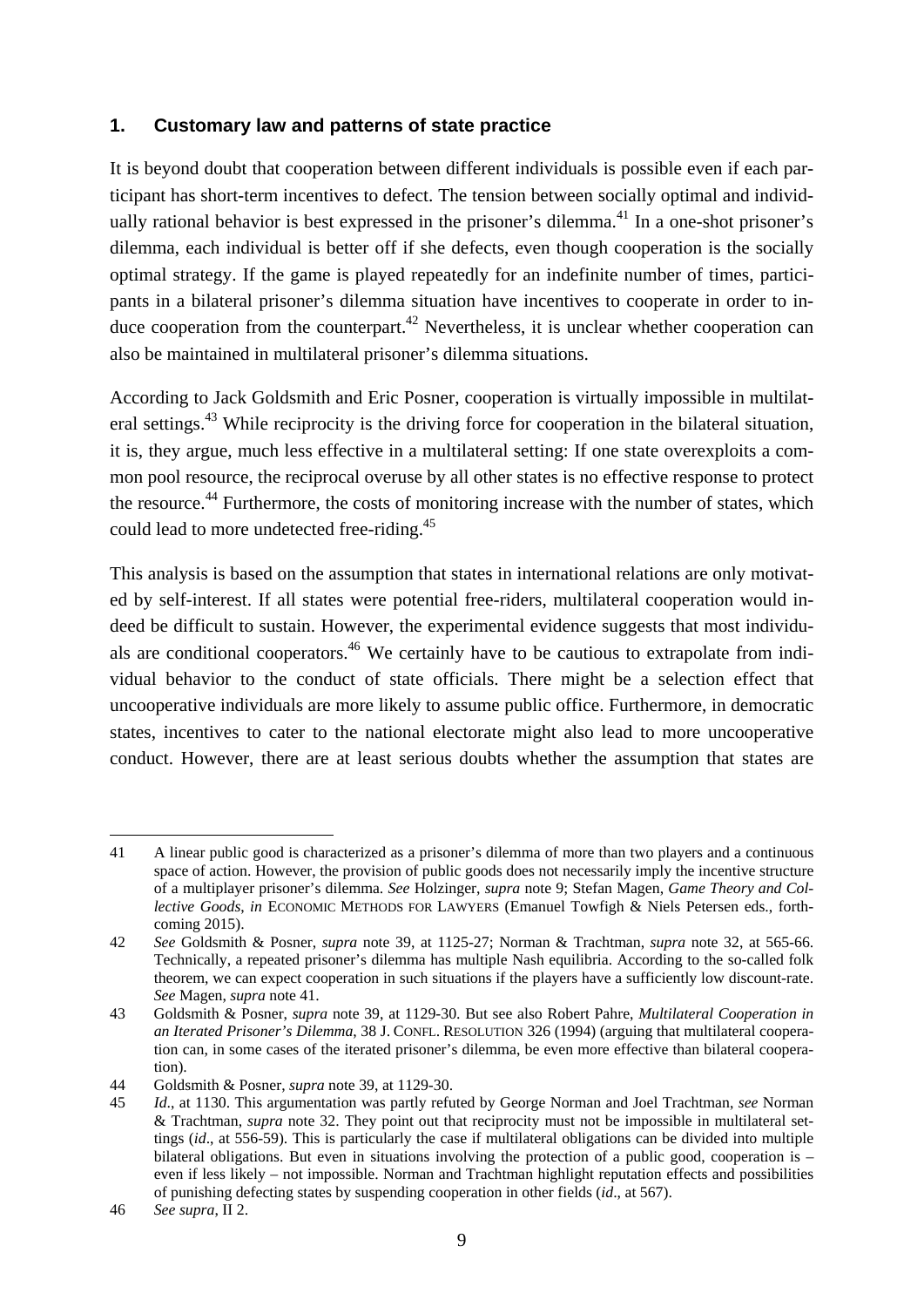free-riders is plausible *per se*. If we assume that at least some states are conditional cooperators, cooperation is more easily achievable. $47$ 

Furthermore, it is important to keep in mind the asymmetric importance of different states for the maintenance of a public good or a common pool resource. There are usually certain core states whose cooperation is more important for the protection of a global public good than the conduct of other states.48 If China, the United States, and the European Union are responsible for the great majority of greenhouse gas emissions, any cooperative arrangements to reduce emissions have to include these actors. If states are conditional cooperators, their willingness to reduce greenhouse gas emissions will crucially depend on the cooperation of the principal originators.<sup>49</sup> Their efforts to reduce emissions have little effect on the global climate if the mainly responsible states do not contribute.

By contrast, this also means that not every defection severely undermines overall cooperation. The defection of non-lead actors will have less of an impact than the defection of leading states.<sup>50</sup> The good news is therefore that only the cooperation of a small number of core states is vital to sustain a high level of protection.<sup>51</sup> An example of how such cooperation could work is the 2009 Copenhagen Accord, which was reached by the Heads of States of 28 member states of the UNFCCC, including all major emitters.<sup>52</sup> Even though the Copenhagen Accord failed to achieve a formal status under the Framework Convention, it is often considered to be a promising step in the evolution of the climate regime.<sup>53</sup> Still, the accord focuses more on self-selected targets, actions, and procedural obligations. It is therefore far from being a break-through in establishing cooperation for mitigating climate change.

## **2. Moral interpretations of customary law**

-

Focusing on patterns of state practice is not the only way of identifying rules of customary law. States often have incentives to pursue short-term interests even though such conduct en-

<sup>47</sup> *See* Engel & Kurschilgen, *supra* note 16, at 585-88 (who show that the mere normativity of cooperation has a positive effect on contributions to public goods).

<sup>48</sup> See Pierre-Hugues Verdier & Erik Voeten, *Precedent, Custom and Change in Customary International Law: An Explanatory Theory*, 108 AM. J. INT'L L. 389, 404 (2014).

<sup>49</sup> For experimental evidence that the example of stronger participants in a public goods game significantly affects the behavior of other participants, see Andreas Glöckner *et al.*, *Leading with(out) Sacrifice? A Public Goods Experiment with a Priviledged Player*, 49 ECON. INQUIRY 591 (2011).

<sup>50</sup> However, this might lead some states to free-ride if they know that their deviant conduct does not affect overall cooperation: They would reap the benefits of the cooperation of the lead actors while not bearing the costs, *see* Joel P. Trachtman, *The Obsolescence of Customaty International Law*, in this volume.

<sup>51</sup> *See* Krisch, *supra* note 2, at 16. *See also* Victor, *supra* note 5, at 242-43 (advocating the formation of small clubs as a starting point for international commitments); Robin Eckersley, *Moving Forward in the Climate Negotiations: Multilateralism or Minilateralism*, 12 GLOB. ENV. POL. 24 (2012) (advocating an inclusive "minilateralism" for the climate change negotiations); Sandler, *supra* note 35, at 217 (noting that the concentration of key emitters was one of the success factors for international efforts to combat CFC emissions and to protect the ozone layer).

<sup>52</sup> UNFCCC, Decision 2/CP.15, 'Copenhagen Accord' (March 30, 2010), UN Doc FCCC/CP/2009/11/ Add.1 (Copenhagen Accord).

<sup>53</sup> Duncan French & Lavanya Rajamani, *Climate Change and International Environmental Law: Musings on a Journey to Somewhere*, 25 J. ENV. L. 437, 447 (2013).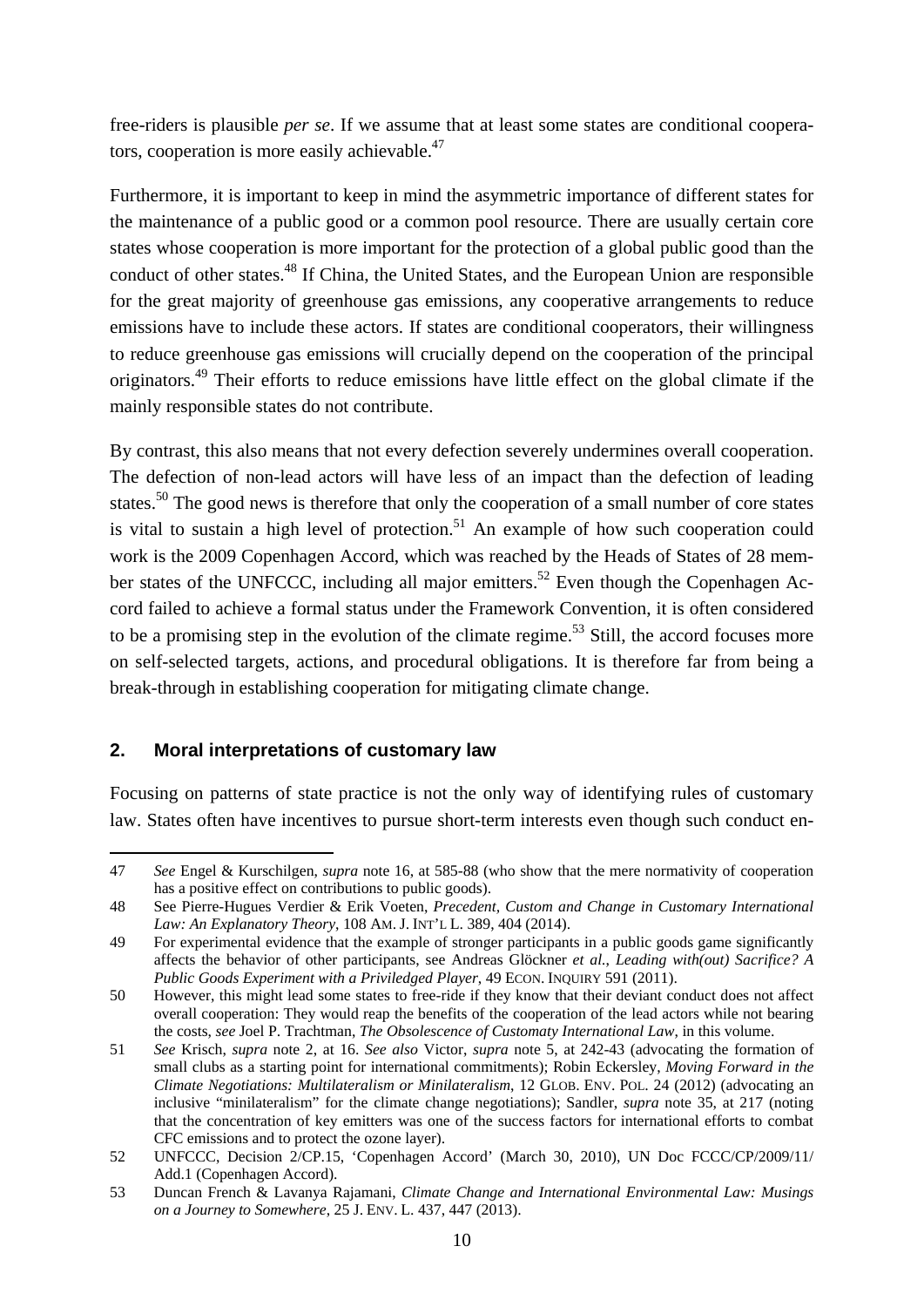tails significant social costs and may run counter to the long-term interest of the state.<sup>54</sup> This divergence between short-term and long-term interests often becomes manifest if declarations and resolutions are adopted by states in multilateral settings and express desirable social goals that are not backed by a corresponding state practice. This has led many scholars to propose approaches to customary law that concentrate on *opinio iuris* or moral principles instead of state practice.<sup>55</sup>

Some authors have proposed to renounce state practice as a constitutive element of customary international law and to regard it merely as an indication for the existence of an *opinio iuris*. 56 Others want to dispense with practice at least for those principles that supposedly reflect the consensus of the international community<sup>57</sup> or fundamental moral principles.<sup>58</sup> Bruno Simma and Philip Alston have proposed to concede the status of general principles to fundamental human rights norms.<sup>59</sup> Finally, there are approaches that do not totally dispense with state practice, but aim to diminish the importance of state practice in cases where we can identify a strong and consistent *opinio iuris*,<sup>60</sup> or which relate to norms of a considerable moral importance.<sup>61</sup> While these approaches primarily try to justify the normative character of human rights norms because of their moral importance, they could equally be applied to the protection of public goods.<sup>62</sup> In cases where there is a divergence between short-term incentives of states and long-term social benefits, we could identify customary rules rather based on *opinio iuris* than on actual state practice.

<sup>-</sup>54 *See* Vincy Fon & Francesco Parisi, *International Customary Law and Articulation Theories: An Economic Analysis*, 2 INT'L L. & MGMT. REV. 201, 214 (2006), who propose to put a stronger emphasis on declared state intentions instead of actual practice in such circumstances.

<sup>55</sup> These approaches have often been coined with the term "modern approaches" to customary law. See Michael Wood, *First report on formation and evidence of customary international law*, UN Doc. A/CN.4/663 (May 17, 2003), para. 98 with further references.

<sup>56</sup> *See* Bin Cheng, *United Nations Resolutions on Outer Space: "Instant" International Customary Law?*, 5 INDIAN J. INT'L L. 23, 35-40 (1965); Bin Cheng, *On the Nature and Sources of International Law*, *in* IN-TERNATIONAL LAW. TEACHING AND PRACTICE 203 (Bin Cheng ed., 1982); Andrew T. Guzman, *Saving Customary International Law*, 27 MICH. J. INT'L L. 115 (2005); BRIAN D. LEPARD, CUSTOMARY INTER-NATIONAL LAW. A NEW THEORY WITH PRACTICAL APPLICATIONS 98 (2010); Curtis A. Bradley, *Customary International Law Adjudication as Common Law Adjudication*, in this volume; Brian D. Lepard, *Customary International Law as a Dynamic Process*, in this volume. *See also* John Tasioulas, *Custom, Consent, and Human Rights*, in this volume (arguing that *opinio iuris* can establish a customary norm in the absence of state practice).

<sup>57</sup> Louis B. Sohn, *The Human Rights Law of the Charter*, 12 TEX. INT'L L. J. 129, 133 (1977).

<sup>58</sup> Fernando R. Tesón, *Two Mistakes about Democracy*, 92 ASIL PROCEEDINGS 126, 127 (1998).

<sup>59</sup> Bruno Simma & Philip Alston, *The Sources of Human Rights Law: Custom, Jus Cogens, and General Principles*, 12 AUSTL. YB. INT'L L. 82 (1992). *Similarly* Oscar Schachter, *New Custom: Power, opinio iuris and contrary practice*, *in* THEORY OF INTERNATIONAL LAW AT THE THRESHOLD OF THE 21ST CENTU-RY: ESSAYS IN HONOUR OF KRZYSZTOF SKUBISZEWSKI 531, 539 (Jerzy Makarczyk ed., 1996); Albert Bleckmann, *Zur originären Entstehung gewohnheitsrechtlicher Menschenrerchtsnormen*, *in* MENSCHEN-RECHTSSCHUTZ DURCH GEWOHNHEITSRECHT 29, 42-43 (Eckart Klein ed., 2002). *See also* Niels Petersen, *Customary Law without Custom? – Rules, Principles, and the Role of State Practice in International Norm Creation*, 23 AM. U. INT'L L. REV. 275, 303-05 (2008), who proposes to recur to general principles in the case of norms relating to public goods and to human rights.

<sup>60</sup> *See* Frederic L. Kirgis, *Custom on a Sliding Scale*, 81 AM.J. INT'L L. 146 (1987).

<sup>61</sup> *See* John Tasioulas, *In Defence of Relative Normativity: Communitarian Values and the Nicaragua Case*, 16 OXFORD J. LEGAL STUD. 85 (1996).

<sup>62</sup> *See* Petersen, *supra* note 59, at 303-05.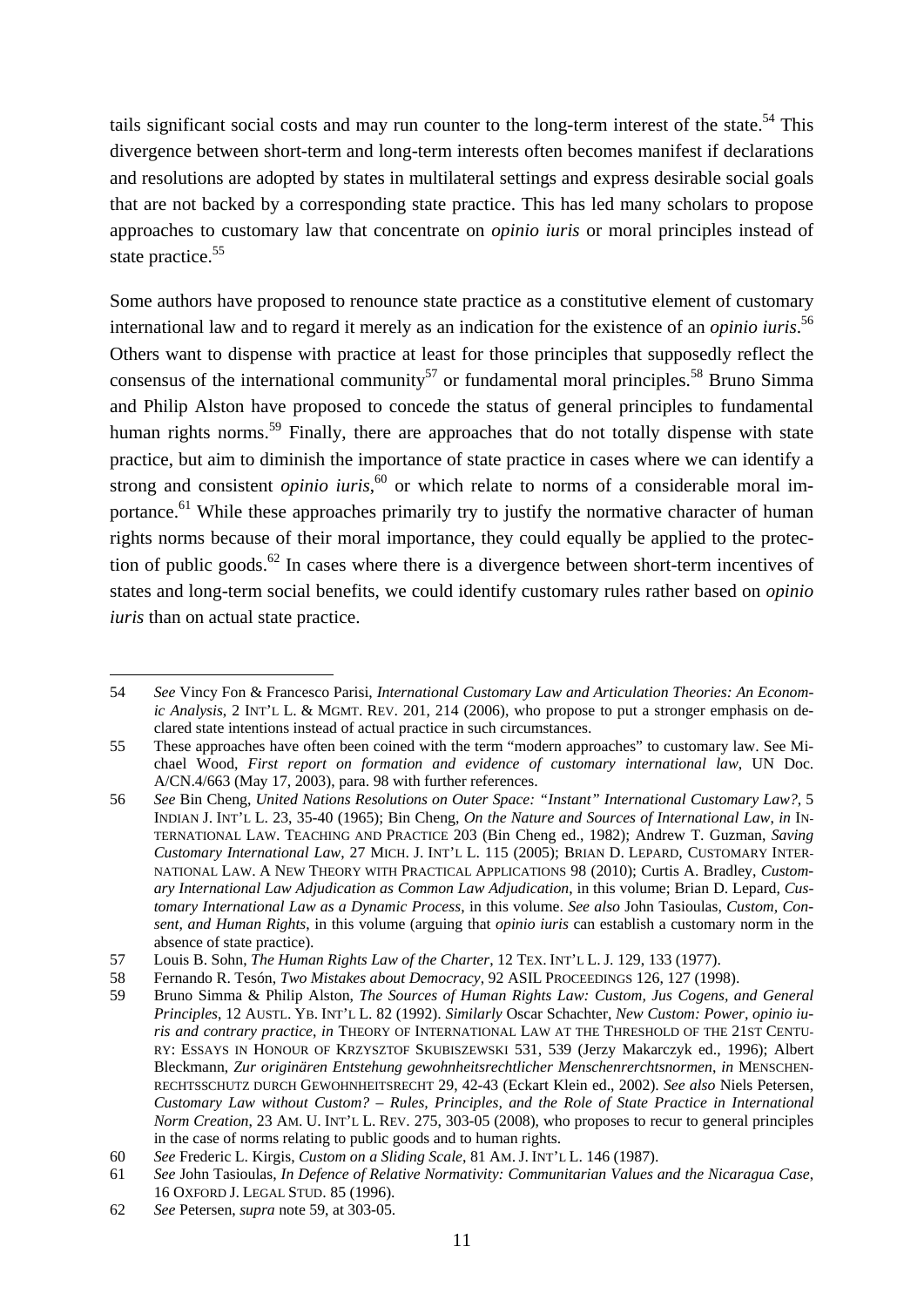There are two objections against such an approach. Two decades ago, Martti Koskenniemi warned that an overly idealist interpretation of international law easily gets caught in a utopian trap, which deprives the legal norm of any practical significance.<sup>63</sup> According to this position, customary rules not reflected in state practice are nothing more than ineffective pipe dreams of international lawyers. Second, even if we all agree that the protection of the atmosphere is an important goal, it is unclear how this goal should be implemented as implementation strategies usually involve complex compromises.<sup>64</sup> Strategies to combat climate change or to protect fish stocks include the reduction of a certain activity without renouncing it completely. States agree to reduce their carbon emissions or their fishing quotas, but they do not set them to zero.

While these objections have some merits, they underestimate the dynamic nature of the process of legal interpretation. It is often difficult to distinguish between the processes of lawmaking and law interpretation. Every dispute about the content of a rule is, at the same time, also a process of developing this legal rule.<sup>65</sup> Monica Hakimi has shown in her contribution to this volume how claims about customary norms can change the expectations of other actors regarding the content of these rules.<sup>66</sup> An interpretation of customary norms that relies on an *opinio iuris* not supported by state practice may thus be a factor of changing this rule and thus state conduct in the long term.<sup>67</sup>

Furthermore, customary norms gain in precision if they originate from soft law instruments. It has long been recognized that certain soft law instruments, such as resolutions of the UN General Assembly, may be an expression of *opinio iuris*. 68 In the context of climate change, the already mentioned Copenhagen Accord might be an example of a soft law instrument expressing an *opinio iuris* of the participating states. The targets agreed upon in the accord can lead to the formation of expectations by other states with regard to climate change mitigation targets.

Nevertheless, even under the conditions developed in the last two paragraphs, the role of customary law is limited. On the one hand, it is dependent on the existence of soft law instruments. Up to date, the scope of soft law instruments in the field of climate change is limited. On the other hand, one may ask whether qualifying a soft law instrument as customary law adds anything to the normative force of soft law. In situations without a dispute resolution mechanism, the difference is probably marginal. The soft law instrument itself already creates

<sup>63</sup> *See* Martti Koskenniemi, *The Politics of International Law*, 1 EUR. J. INT'L L. 4 (1990).

<sup>64</sup> *See also* Trachtman, *supra* note 50 (on the lack of sufficient precision of customary law).

<sup>65</sup> *See* Wayne Sandholtz & Alec Stone Sweet, *Law, politics, and international governance*, *in* THE POLITICS OF INTERNATIONAL LAW 238 (Christian Reus-Smit ed., 2004); Wayne Sandholtz, *Dynamics of International Norm Change: Rules against Wartime Plunder*, 14 EUR. J. INT'L REL. 101 (2008).

<sup>66</sup> Monica Hakimi, *Custom's Process and Method: Lessons from Humanitarian Law*, in this volume.

<sup>67</sup> Niels Petersen, *Rational Choice or Deliberation? – Customary International Law between Coordination and Constitutionalization*, 165 JITE 71, 81-82 (2009).

<sup>68</sup> ALAN BOYLE & CHRISTINE CHINKIN, THE MAKING OF INTERNATIONAL LAW 212 (2007); Laurence R. Helfer & Ingrid Wuerth, *Customary International Law in the Age of Soft Law* (Working Paper, 2014); Jan Wouters & Linda Hamid, *Custom and Informal International Lawmaking*, in this volume.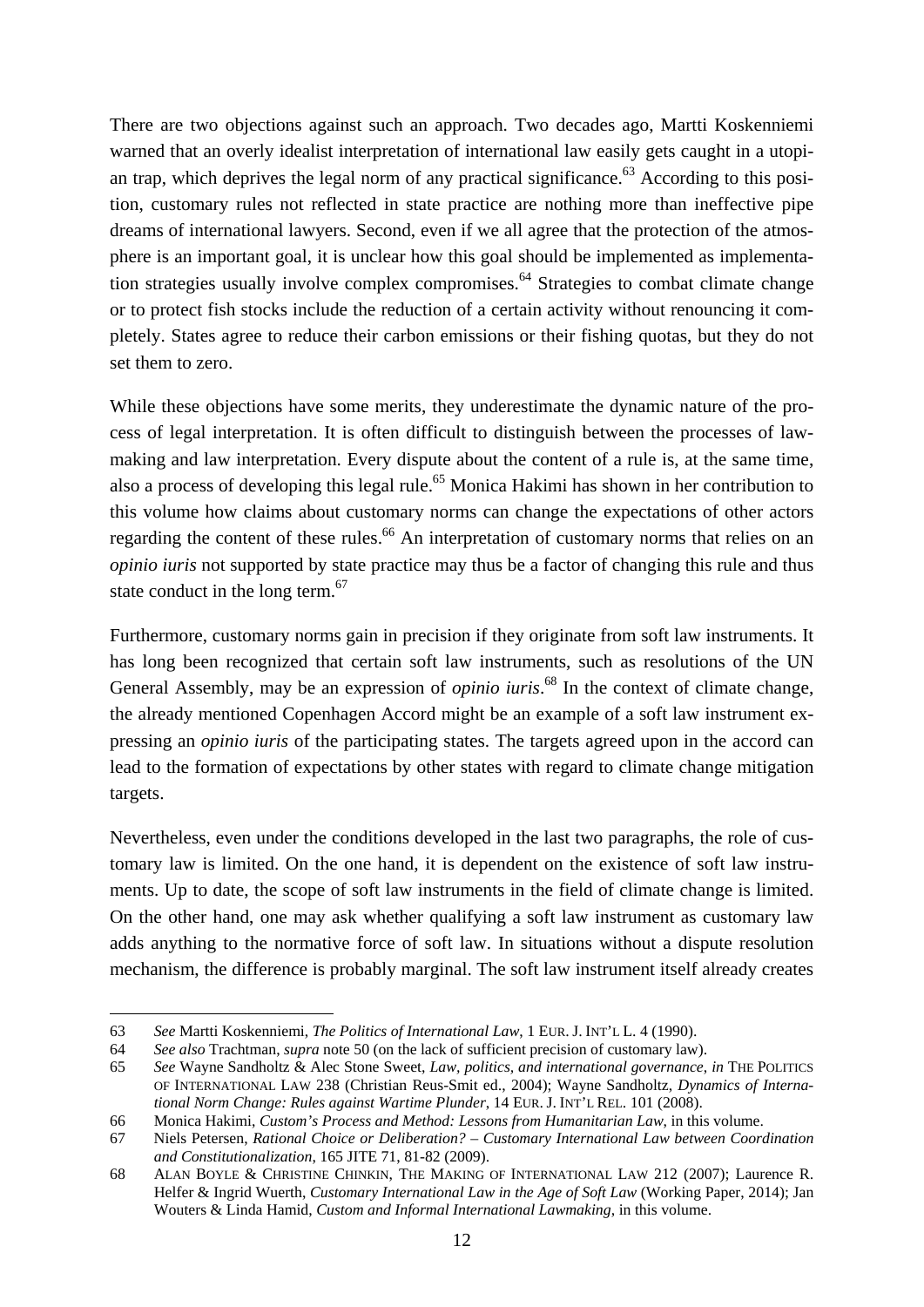normative expectations. It is hard to see how calling these norms customary norms makes any difference. However, there may be a difference in situations in which we have a dispute settlement system. This constellation will be addressed more in detail in the following section.

#### **3. Judicial lawmaking**

It is a commonplace today that judicial decisions are not exclusively derived from legal norms. Instead, the social, cultural, and political background of judges influences their decision-making, as do strategic considerations.<sup>69</sup> Courts not only find law, they also make law.<sup>70</sup> The ICJ is no exception in this respect.<sup>71</sup> Because of its vagueness, customary international law seems to be particularly prone to judicial lawmaking. If we analyze the approach of the ICJ to the identification of customary international law, it seems indeed that the jurisprudence is, at least in part, driven by strategic considerations.<sup>72</sup> Consequently, this section will analyze whether the ICJ might help the cause of mitigating global climate change by using its strategic discretion in order to identify customary norms favorable to the protection of the global climate.

Customary law often has the function to fill the gaps left by treaty law. According to conventional wisdom, situations that are not governed by legal rules are governed by the Lotus principle.73 In Lotus, the Permanent Court of International Justice basically established a freedom of action for states.74 According to the Lotus principle, states are only bound by legal rules to which they have consented. In some situations, however, the Lotus principle does not help us to resolve a dispute between states because the dispute is precisely about competing sovereignty claims of states.75

In such cases, the ICJ often recurs to pragmatic strategies of identifying customary norms. In some judgments, the Court refers to principles of equity.<sup>76</sup> The most famous example is probably the *North Sea Continental Shelf* case.77 In *North Sea Continental Shelf*, the Court had to

<sup>-</sup>69 There is a controversial discussion on which factors influence judicial decision-making on the US Supreme Court. However, there seems to be consensus that legal methods are not the only factor determining the results of judgments. On the different positions, see Jeffrey A. Segal & Albert D. Cover, *Ideological Values and the Votes of U.S. Supreme Court Justices*, 83 AM. POL. SC. REV. 557 (1989); Tracey E. George & Lee Epstein, *On the Nature of Supreme Court Decision Making*, 86 AM. POL. SC. REV. 323 (1992); Mark J. Richards & Herbert M. Kritzer, *Jurisprudential Regimes in Supreme Court Decision Making*, 96 AM. POL. SC. REV. 305 (2002); Thomas Brennan, Lee Epstein & Nancy Staudt, *The Political Economy of Judging*, 93 MINN. L. REV. 1503 (2009); MICHAEL A. BAILEY & FORREST MALTZMAN, THE CONSTRAINED COURT: LAW, POLITICS, AND THE DECISIONS JUSTICES MAKE (2011).

<sup>70</sup> Armin von Bogdandy & Ingo Venzke, *Beyond Dispute: International Judicial Institutions as Lawmakers*, *in* INTERNATIONAL JUDICIAL LAWMAKING 3 (Armin von Bogdandy & Ingo Venzke eds., 2012).

<sup>71</sup> Niels Petersen, *Lawmaking by the International Court of Justice*, 12 GERMAN L. J. 1295 (2011).

<sup>72</sup> *Similarly* Bradley, *supra* note 56.

<sup>73</sup> Lotus (Fr. v. Turk.), 1927 P.C.I.J. (ser. A) No. 10, at 18 (Sept. 7).

<sup>74</sup> *See* Albert Bleckmann, *Das Souveränitätsprinzip im Völkerrecht*, 23 AVR 450, 464-68 (1985).

<sup>75</sup> MARTTI KOSKENNIEMI, FROM APOLOGY TO UTOPIA. THE STRUCTURE OF THE INTERNATIONAL LEGAL ARGUMENT 257 (2005).

<sup>76</sup> *See* Emily Kadens & Ernest A. Young, *How Customary is Customary International Law?*, 54 WM. & MARY L. REV. 885, 911 (2013).

<sup>77</sup> North Sea Continental Shelf (F.R.G. v. Denmark, F.R.G. v. the Netherlands), 1969 I.C.J. 3 (Feb. 20).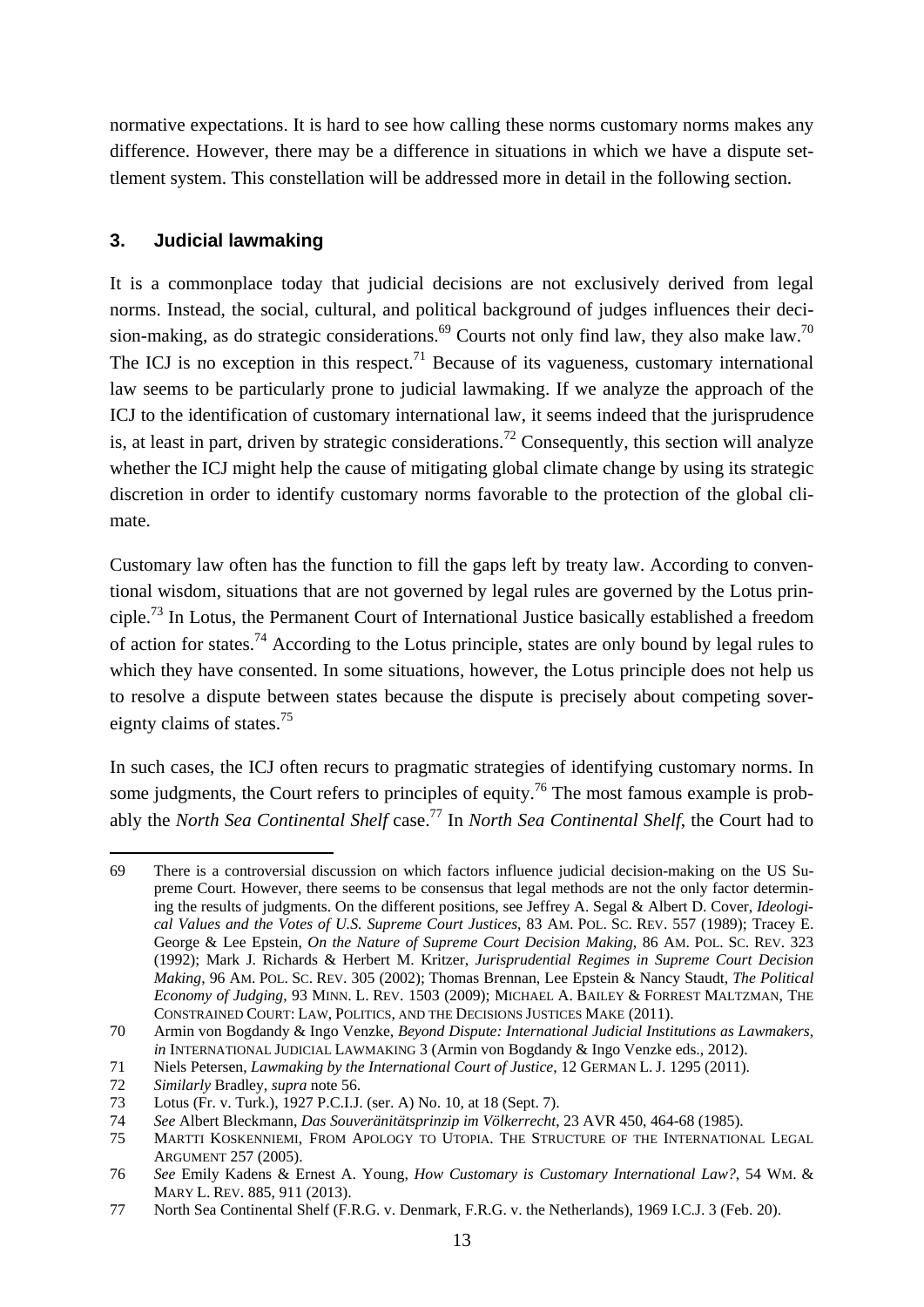deal with the delimitation of continental shelf areas between Germany and Denmark as well as the Netherlands. The Court found that there was no customary rule supported by sufficient state practice governing the case. The predominant equidistance principle had not been sufficiently supported by state practice and *opinio iuris*. 78 In order to resolve the case, the Court referred to equitable considerations.<sup>79</sup> It imposed a procedural obligation to negotiate on the parties and gave some directions for these negotiations.

In other cases, the Court relies on treaties or resolutions of international organizations as indicators for customary international law.<sup>80</sup> This predominantly concerns the secondary rules of international law, such as the rules on treaty interpretation, where the ICJ frequently refers to the Vienna Convention on the Law of Treaties, ${}^{81}$  or the norms regarding state responsibility, which are usually identified through reference to the ILC Articles on State Responsibility.<sup>82</sup> In some cases, however, the Court also refers to treaties in order to establish substantive norms of international law. In *Nicaragua*, the ICJ relied on the UN Charter to establish a customary prohibition of the use of force in international relations.<sup>83</sup> In its advisory opinion on the use of nuclear weapons, the Court stated that the rules of international humanitarian law established in the Hague and Geneva Conventions form part of customary international law.<sup>84</sup> Finally, in the dispute between Belgium and Senegal on the extradition of the former Chadian president Hissène Habré, the Court mainly referred to treaty law to identify a customary prohibition of torture.85

These examples show that the ICJ sometimes utilizes its discretion to "identify" customary norms without proving a consistent state practice. However, the value of this judicial practice for the protection of global public goods is rather limited. Appeals to equity as in the Northern Continental Shelf judgments rarely have a precedential value that transgresses the individual case because they are usually fitted to the circumstances of the case in question.<sup>86</sup>

The main source of identifying customary law seems to be the reference to treaties and to UN General Assembly resolutions. $87$  Basing the identification of custom on treaties or soft law

<sup>78</sup> *Id*., at ¶ 82.

<sup>79</sup> *Id*., at ¶¶ 83-99.

<sup>80</sup> Alberto Alvarez-Jiménez, *Methods for the Identification of Customary International Law in the International Court of Justice's Jurisprudence: 2000-2009*, 60 INT'L & COMP. L. Q. 681, 690 (2011). See also the empirical analysis of Mitu Gulati, *Customary International Law: How do Courts Do It?*, in this volume, according to whom treaties are the main evidence for custom in international adjudication.

<sup>81</sup> *See*, e.g., Application of the Convention on the Prevention and Punishment of the Crime of Genocide (Bosnia v. Serbia), 2007 I.C.J. 43, at ¶ 160 (Feb. 26); Navigational and Related Rights (Costa Rica v. Nicaragua), 2009 I.C.J. 213, at ¶ 47 (July 13); Pulp Mills on the River Uruguay (Argentina v. Uruguay), 2010 I.C.J. 14, at ¶¶ 64-65, 121, 145 (Apr. 20); Questions relating to the Obligation to Prosecute or Extradite (Belgium v. Senegal), 2012 I.C.J. 422, at ¶ 113 (July 20).

<sup>82</sup> *See*, e.g., Bosnia v. Serbia, *supra* note 81, at ¶¶ 385, 388, 398, 420; Jurisdictional Immunities of the State (Germany v. Italy), 2012 I.C.J. 99, at ¶ 58 (Feb. 3).

<sup>83</sup> Military and Paramilitary Activities in and against Nicaragua (Nicaragua v. U.S.), 1986 I.C.J. 14, at ¶ 181 (June 27).

<sup>84</sup> Legality of the Threat or Use of Nuclear Weapons, 1996 I.C.J. 226, at ¶ 79 (July 8).

<sup>85</sup> Belgium v. Senegal, *supra* note 81, at ¶ 99.

<sup>86</sup> Kadens & Young, *supra* note 76, at 912.

<sup>87</sup> *See* Gulati, *supra* note 80.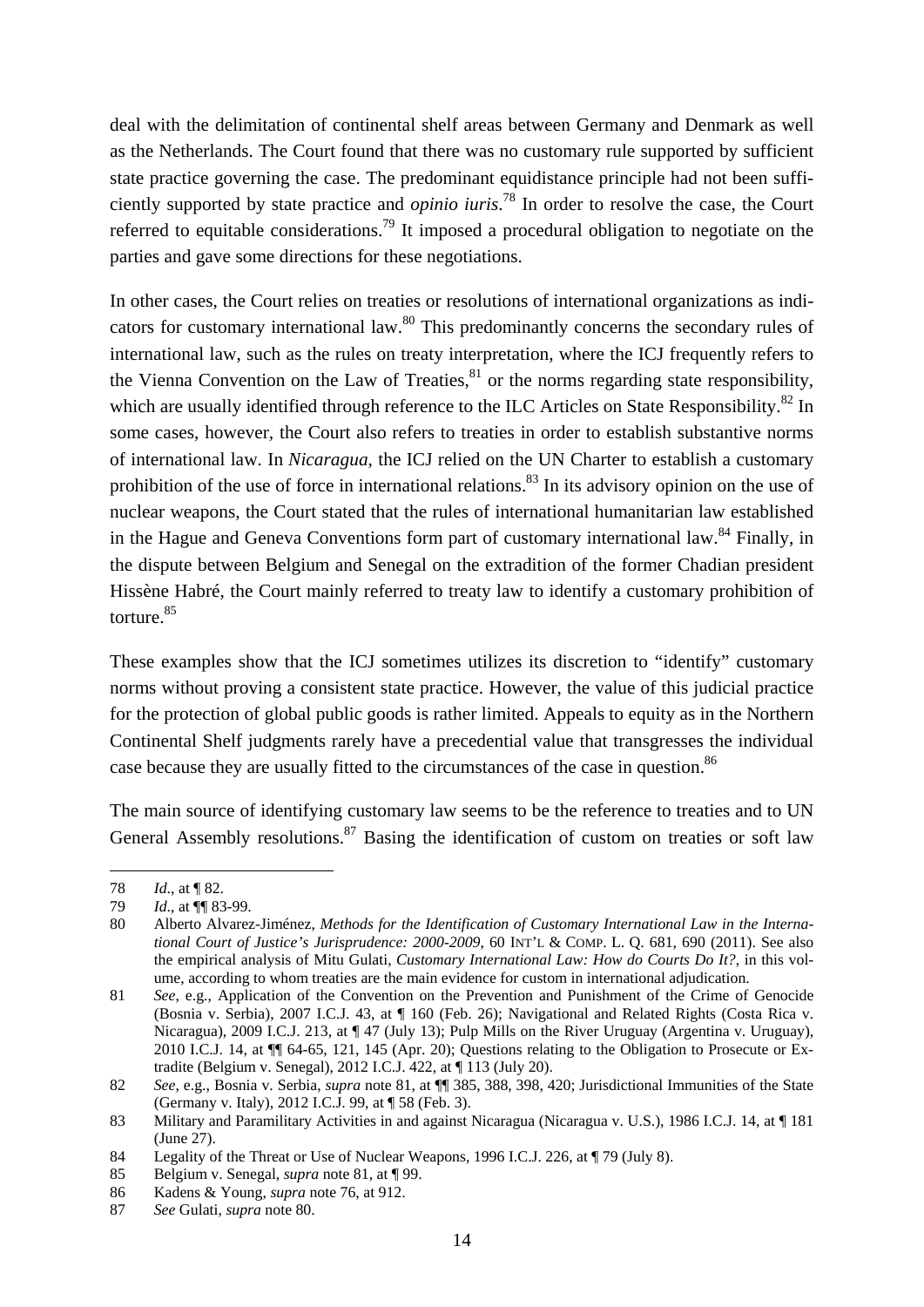may have three practical consequences. First, it allows the judges to apply a norm contained in a treaty even in cases in which it does not have jurisdiction over the treaty. Second, the customary norm may be used in order to extend treaty obligations to states that have not ratified a specific treaty. Third, it may give normative force to soft law instruments. The first two options presuppose the existence of near-universal treaties. At least, with regard to the protection of the atmosphere, such a prospect is still rather distant. The ICJ might play a useful role in stabilizing expectations with regard to international soft law. However, the problem here is that the Court will often not have jurisdiction over the corresponding issues.

## **IV. Public Goods and the Unilateral Extension of Authority**

The analysis in the previous section has shown that the prospect for protecting global public goods through customary international law is not overly positive.<sup>88</sup> In this section, I will argue that the most promising avenue is the extension of authority through initially unilateral actions.<sup>89</sup> Joel Trachtman has pointed out that most rules of international law are about the allocation of authority.90 He argues that the primary function of jurisdictional rules is the internalization of externalities.<sup>91</sup> The problem of global public goods is that all states have shared authority about their maintenance and protection so that externalities cannot easily be internalized.

One example of how the initially unilateral extension of authority might protect public goods and common pool resources is the development of the protection of fish stocks.<sup>92</sup> While it is socially optimal not to overexploit the existing fish stocks, every state has incentives to freeride.<sup>93</sup> States tried to combat these exploitation incentives by progressively extending their jurisdiction of fishing rights. During the negotiations of the 1958 Geneva Conference on the Law of the Sea, participating states discussed whether to establish a twelve-mile exclusive fishing zone that extended six miles beyond the six-mile territorial sea. The proposal failed by one vote. However, soon after the conference, several states started to issue declarations claiming a twelve-mile exclusive fishing zone.<sup>94</sup> The development did not stop there. Famous is the case of Iceland, which unilaterally extended its exclusive fishing zone to 50 nautical miles – an act that was challenged by Germany and the United Kingdom before the International Court of Justice.<sup>95</sup>

<sup>88</sup> *Similarly* Bradley & Gulati, *supra* note 1, at 264-66.

<sup>89</sup> *See also* Daniel Bodansky, *What's So Bad about Unilateral Action to Protect the Environment?*, 11 EUR. J. INT'L L. 339, 343-47 (2000) (pointing out the importance of unilateralism in lawmaking concerning international environmental law).

<sup>90</sup> Norman & Trachtman, *supra* note 32, at 562.

<sup>91</sup> JOEL P. TRACHTMAN, THE ECONOMIC STRUCTURE OF INTERNATIONAL LAW 28-29 (2008).

<sup>92</sup> *See also* Andrew T. Guzman, *Against Consent*, 52 VA. J. INT'L L. 747, 769-772 (2012).

<sup>93</sup> Guzman, *supra* note 92, at 768.

<sup>94</sup> LOTHAR GÜNDLING, DIE 200 SEEMEILEN-WIRTSCHAFTSZONE 22 (1983).<br>95 See Fisheries Jurisdiction (U.K. v. Iceland), 1974 I.C.J. 3 (July 25); Fisl

See Fisheries Jurisdiction (U.K. v. Iceland), 1974 I.C.J. 3 (July 25); Fisheries Jurisdiction (F.R.G. v. Iceland), 1974 I.C.J. 175 (July 25).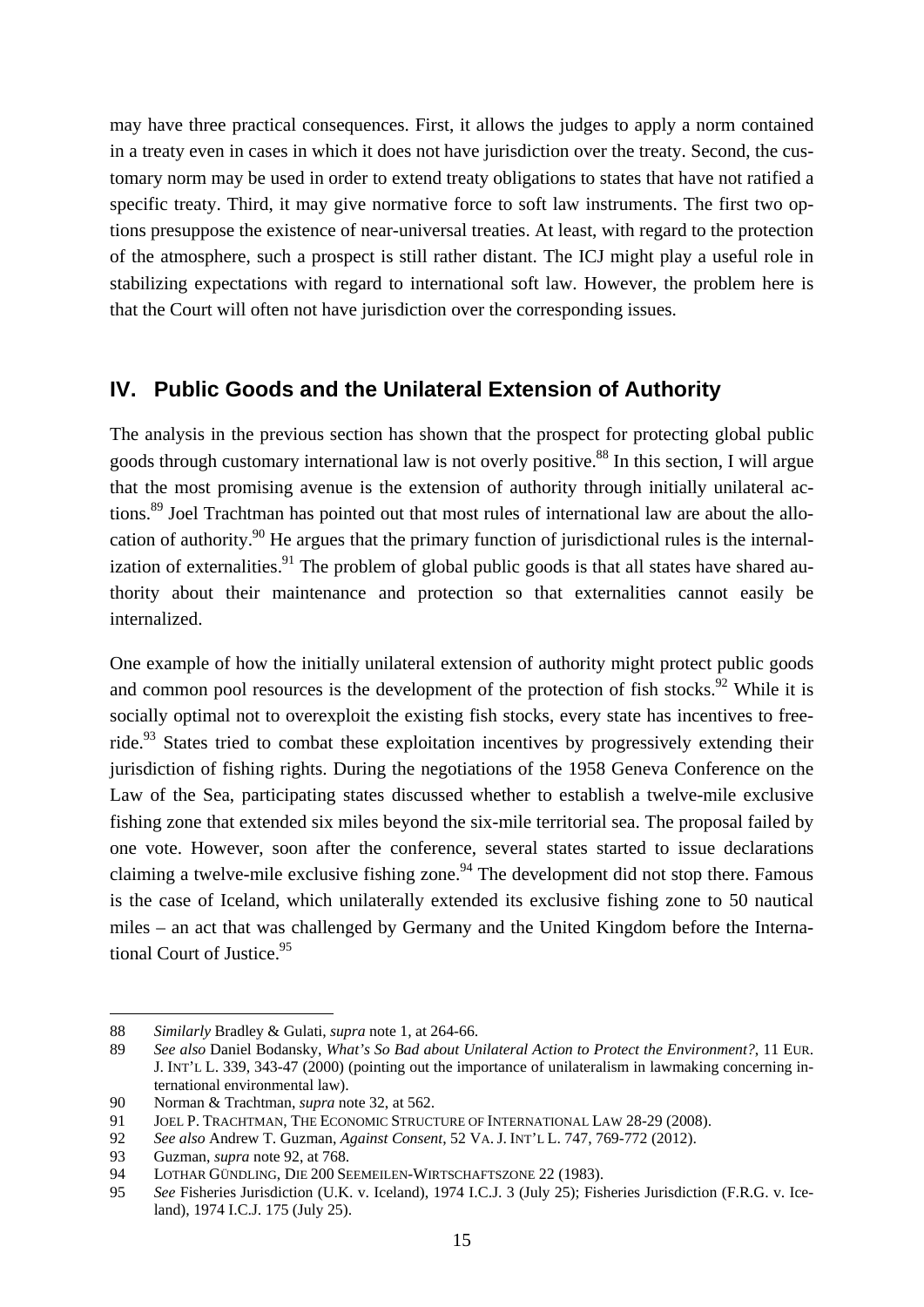However, Iceland's conduct was no exception. A survey of the UN Food and Agricultural Organization (FAO) in 1969 showed that, while most states claimed an exclusive fishing zone of 12 nautical miles, some countries had extended their exclusive fishing zone up to 200 nautical miles.<sup>96</sup> This development picked up speed in the early 1970s. In 1970 and 1972, several Latin American countries adopted declarations in which they claimed exclusive rights of jurisdiction within 200 nautical miles from their coast.<sup>97</sup> In 1973, the Organisation of African Unity (OAU), the precursor to the African Union, declared that African states recognized the right of each coastal state to establish an exclusive economic zone not exceeding 200 nautical miles.<sup>98</sup>

This development was also taken up in Europe. Even though the ICJ had confirmed the position of the UK and Germany in the dispute with Iceland on the extent of exclusive fishing zone,<sup>99</sup> Iceland did not comply with the judgment.<sup>100</sup> On the contrary, it even extended its exclusive fishing zone to 200 nautical miles in July 1975. In 1976, the European Community followed suit. In a Council resolution, it asked all member states to extend their exclusive fishing zones to 200 miles.<sup>101</sup> This position was finally confirmed in the United Nations Convention on the Law of the Sea from 1982, which recognized the right of all coastal states to establish a 200-mile exclusive economic zone.<sup>102</sup>

This extension of the fisheries jurisdiction contributed to the protection of fish stocks. In order to protect its own national fisheries, every state had incentives to establish and implement quota systems within its own jurisdiction – a mode of protection that could not have been implemented in a system of shared authority. What helped the cause was the distributional impact of the extension of the fisheries zone.<sup>103</sup> States dependent on their coastal fisheries had particularly strong incentives to extend their fisheries jurisdiction.<sup>104</sup> The technological development after the Second World War allowed technologically advanced states to exploit fish stocks at greater distance from the coast. However, as fish stocks migrate, this significantly impacted the coastal fisheries. It is thus not surprising that the development of extending the fisheries jurisdiction first originated in developing countries with a significant coastal subsist-

<sup>96</sup> F.A.O., *Limits and Status of the Territorial Sea, Exclusive Fishing Zones, Fishery Conservation Zones and the Continental Shelf*, 8 INT'L LEG. MATERIALS 516 (1969).

<sup>97</sup> *See* Montevideo Declaration on the Law of the Sea (May 8, 1970), 64 AM. J. INT'L. L. 1021 (1970); Declaration of Latin American States on the Law of the Sea (Aug. 8, 1970), reprinted in: 1 NEW DIRECTIONS IN THE LAW OF THE SEA 237 (S. Houston Lay, Robin R. Churchill & Myron H. Nordquist eds., 1973); Declaration of Santo Domingo (June 9, 1972), reprinted in: 1 NEW DIRECTIONS IN THE LAW OF THE SEA 247 (S. Houston Lay, Robin R. Churchill & Myron H. Nordquist eds., 1973).

<sup>98</sup> Declaration of the Organization of African Unity on the Issues of the Law of the Sea (July 19, 1974), U.N. Doc. A/CONF.62/33.

<sup>99</sup> Fisheries Jurisdiction, *supra* note 95.

<sup>100</sup> CONSTANZE SCHULTE, COMPLIANCE WITH DECISIONS OF THE INTERNATIONAL COURT OF JUSTICE 151  $(2004)$ .

<sup>101</sup> European Communities, *Council Resolution on Certain External Aspects of the Creation of a 200-Mile-Fishing Zone in the Community with Effect from 1 January 1977* (Nov. 3, 1976), 15 INT'L LEG. MATERI-ALS 1425 (1976).

<sup>102</sup> United Nations Convention on the Law of the Sea, Art. 57 (Dec. 10, 1982), 1833 U.N.T.S. 3.

<sup>103</sup> On the distributional impact, see Petersen, *supra* note 71, at 1315.

<sup>104</sup> Verdier & Voeten, *supra* note 48, at 406.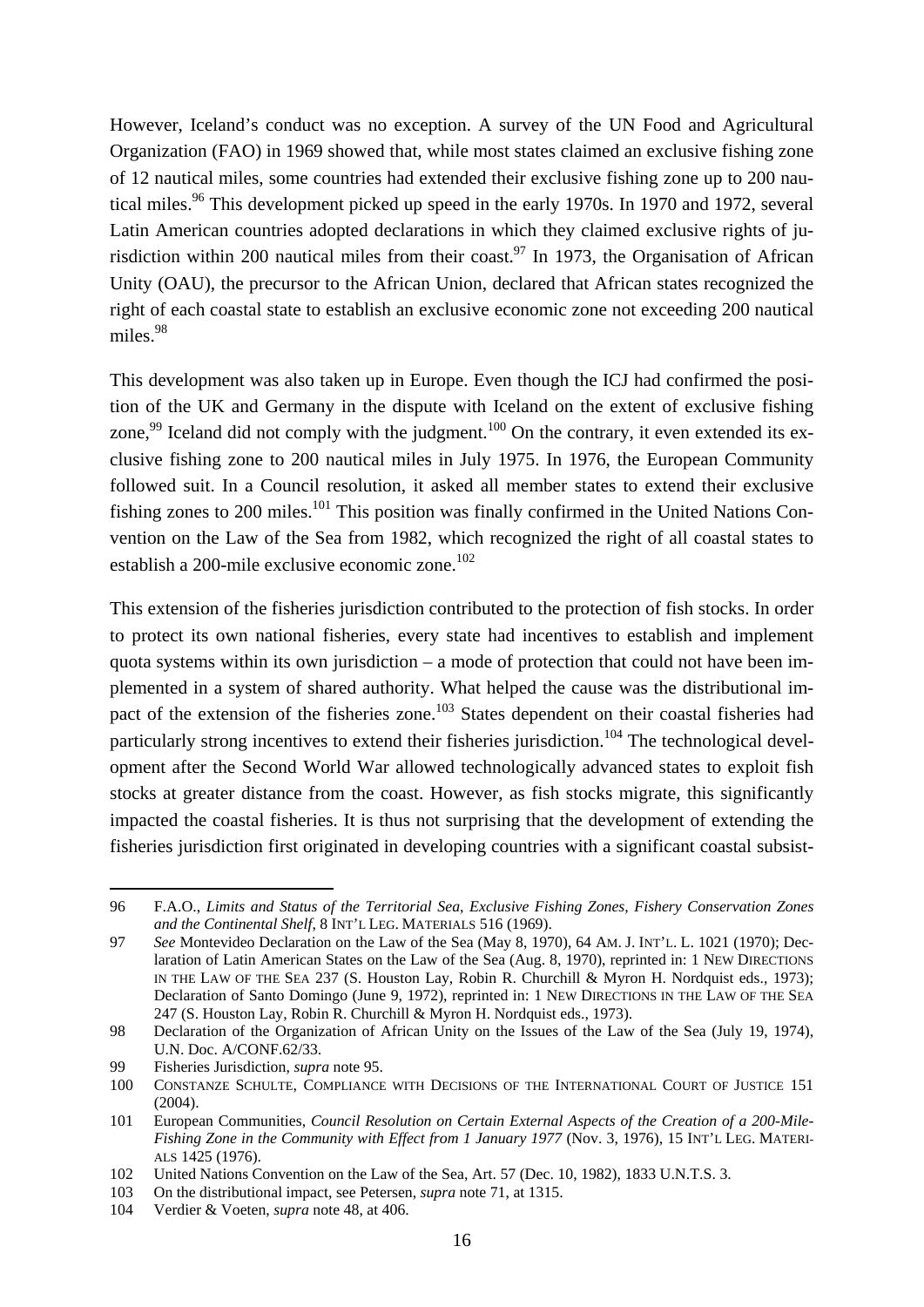ence fishing industry.<sup>105</sup> At some point the technologically advanced states had to follow suit. Opposing the extension of fishing zones was too costly.<sup>106</sup> Consequently, they wanted to reap at least the benefits of extending their own fishing zones.

The protection of fish stocks through the extension of the fisheries jurisdiction is certainly not perfect.<sup>107</sup> Notably, fish stocks on the high seas beyond the 200-mile exclusive economic zone are still unprotected. Furthermore, the protection depends on countries adopting effective schemes within their own jurisdiction. Nevertheless, the example shows how at least some level of protection for global public goods can be achieved through the initially unilateral extension of authority.

Does this also entail lessons for the protection of the global climate? *Prima facie*, the situation is more complex. Fishing still has a partly local component. Even though fish stocks migrate, the fishing industry on the east coast of the United States is largely unaffected by what happens in the Indian Ocean. Therefore, if the US establishes an effective scheme to protect fish stocks, this scheme has certain positive external effects. But the US will reap the greatest benefits. By contrast, the locality of the emission is irrelevant for the climate.<sup>108</sup> Sea levels in Bangladesh will continue to rise regardless of whether the emissions stem from South Asia or from Western Europe. For this reason, if the EU adopts measures to mitigate climate change, the positive effect will not necessarily be the strongest in Europe.

Nevertheless, a unilateral extension of authority that could at some point lead to the emergence of a customary rule does not seem impossible.<sup>109</sup> The primary vehicles of internalizing external effects that are generated through the pollution of the atmosphere are the taxation of polluting conduct or trading schemes that require emission permits for polluting activities. If a country wants to establish such a system unilaterally, it has to fear detrimental effects for its economy.110 Emission taxes or the requirement of emission permits impose additional costs on the domestic industries and thus reduce their competitiveness on global markets.

One solution could be to include foreign producers or service providers into the taxing or trading scheme. It is sometimes argued that such an extraterritorial extension of taxing or trading schemes could violate the principle of the territoriality of jurisdiction. When the European Union extended the EU Emissions Trading System (ETS) to aircraft operators, it also required non-EU airlines to purchase emission permits for flights to and from the European Union.<sup>111</sup> These permits were required for the whole distance of the flight even if only part of it took

<sup>-</sup>105 Petersen, *supra* note 71, at 1315.

<sup>106</sup> Verdier & Voeten, *supra* note 48, at 407.

<sup>107</sup> Guzman, *supra* note 92, at 771.

<sup>108</sup> Victor, *supra* note 5, at 4.

<sup>109</sup> *See also* Elinor Ostrom, *Polycentric systems for coping with collective action and global environmental change*, 20 GLOB. ENV. CHANGE 550 (2010) (advocating a polycentric approach for mitigating climate change).

<sup>110</sup> Freeman & Guzman, *supra* note 3, at 1594.

<sup>111</sup> *See* Directive 2008/101/EC of the European Parliament and the European Council (Nov. 19, 2008), 2009 O.J. L 8/3.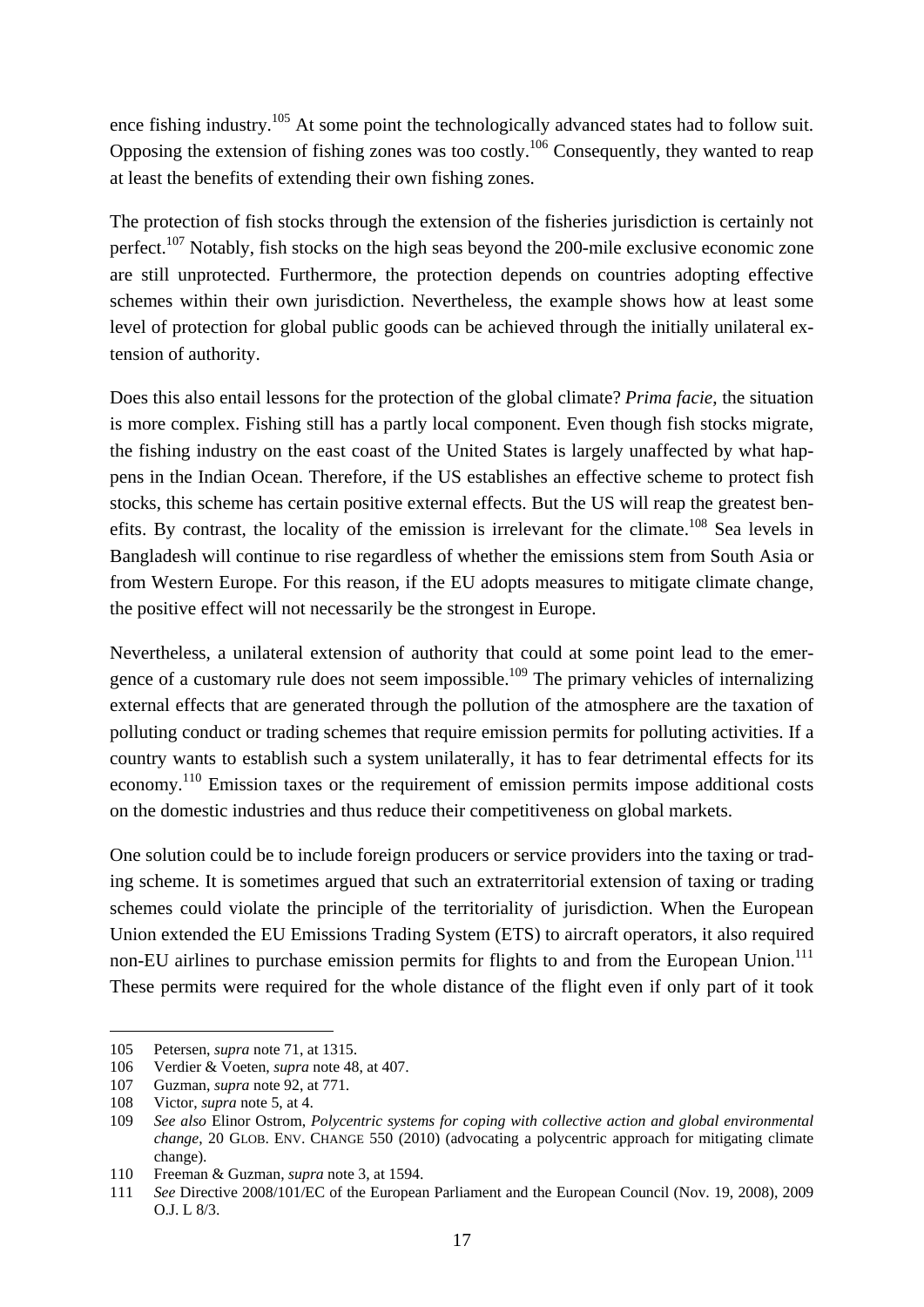place over European territory. This regulation was challenged by the Air Transport Association of America (ATAA) and some major US airlines before the European Court of Justice  $(ECJ).<sup>112</sup>$  The applicants claimed that the regulation violated the customary principle of territoriality. The European Court refuted the argument. In its view, the decisive connection for the effects of the regulation was the arrival at or departure from a European airport.<sup>113</sup>

Even if one accepts the view of the ECJ, such an inclusion of transboundary transport services is in need of coordination in order to avoid the service carrier being charged several times. The EU attributes the responsibility for charging the air carrier to the departure state. However, if the departure state does not apprehend its responsibility to include air carriers in a scheme for the mitigation of climate change, the EU reserves the right to step in. $114$  While foreign service providers can thus usually be directly included in an emission trading system, such an inclusion is not possible for foreign producers. But countries adopting a tax- or tradebased emission reduction scheme could levy an environmental tax on imports from countries, which do not have a comparable emission reduction scheme.<sup>115</sup>

However, the judgment of the ECJ did not end the controversy. There are several states that oppose the attempt of the EU to include international routes of foreign airlines in the ETS. Such unlikely allies as Russia, China, India, and the United States threatened retaliatory measures.116 Arguably, the extent of the principle of territorial jurisdiction is thus unclear, to say the least. The regulation of the EU can be seen as an attempt to push the development into a specific direction, i.e., to change an existing norm of customary international law by extending the territoriality principle.

The result of this controversy is still open. The resistance against the inclusion of international air traffic in the ETS has induced the EU to postpone the inclusion of flights to and from non-EU member countries in the EU ETS for four years after the International Civil Aviation Organization (ICAO) agreed to propose a global, market-based emission reduction mechanism by 2016.

But it is important to note that there was also retaliation when countries initially started to extend their exclusive fishing zones. The more countries join the effort to establish effective emission reduction systems, the more costly retaliation will become. As with the fisheries jurisdiction case, there will be a tipping point,  $117$  at which resistance has more costs than benefits so that countries have incentives to adopt their own emission reduction schemes because of pure self-interest. If their companies have to pay environmental taxes for the exports into

<sup>112</sup> *See* Case C-366/10, Air Transport Association of America, 2011 E.C.R. I-13755.

<sup>113</sup> *Id*., at paras 121-30.

<sup>114</sup> *See* Joanne Scott & Lavanya Rajamani, *EU Climate Change Unilateralism*, 23 EUR. J. INT'L L. 469, 475 (2012).

<sup>115</sup> For details of how to design such a border tax, see Stéphanie Monjon & Philippe Quirion, *Addressing leakage in the EU ETS: Border adjustment or output-based allocation?*, 70 ECOL. ECON. 1957 (2011).

<sup>116</sup> *See* Scott & Rajamani, *supra* note 114, at 473.

<sup>117</sup> On this tipping point theory regarding the emergence and change of customary international law, see Verdier & Voeten, *supra* note 48.